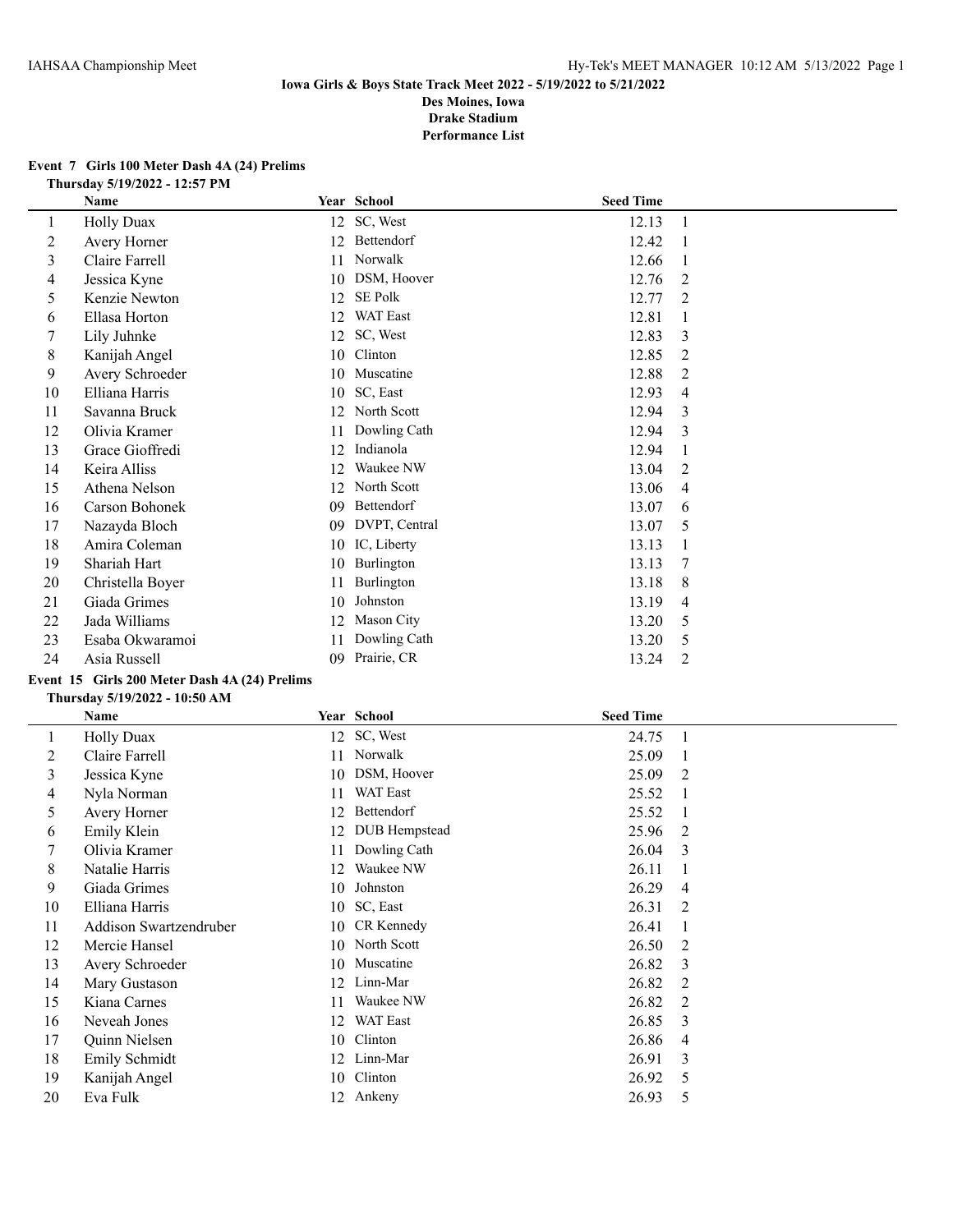|              | Event 15  (Girls 200 Meter Dash 4A (24) Prelims)                      |          |                          |                    |                |
|--------------|-----------------------------------------------------------------------|----------|--------------------------|--------------------|----------------|
|              | Name                                                                  |          | Year School              | <b>Seed Time</b>   |                |
| 21           | Alexis Boord                                                          | 11       | SE Polk                  | 26.94              | 3              |
| 22           | Ke'Ayla Madison                                                       | 11       | DSM, Roosevelt           | 26.97              | 6              |
| 23           | Jada Williams                                                         |          | 12 Mason City            | 27.06              | 4              |
| 24           | Emily Heitzman                                                        | 09       | Dowling Cath             | 27.09              | 7              |
|              | Event 23 Girls 400 Meter Dash 4A (24)                                 |          |                          |                    |                |
|              | Thursday 5/19/2022 - 1:30 PM                                          |          |                          |                    |                |
|              | Name                                                                  |          | Year School              | <b>Seed Time</b>   |                |
| 1            | Gabby Cortez                                                          |          | 12 Prairie, CR           | 56.19              | $\mathbf{1}$   |
| 2            | Sidney Swartzendruber                                                 |          | 10 CR Kennedy            | 57.45              | 2              |
| 3            | Addison Swartzendruber                                                |          | 10 CR Kennedy            | 57.64              | 3              |
| 4            | Ani Wedemeyer                                                         |          | 09 IC, City High         | 57.78              | 1              |
| 5            | Claire Farrell                                                        |          | 11 Norwalk               | 57.88              | 1              |
| 6            | Maya Williams                                                         | 10       | Bettendorf               | 58.19              | 1              |
| 7            | Mya Crawford                                                          | 09       | Cedar Falls<br>Waukee NW | 59.12              | $\overline{2}$ |
| 8            | Morgan Engels                                                         | 12       |                          | 59.60              | 1              |
| 9            | Yanelli Luna<br>Anna Van Kooten                                       | 11       | SC, North<br>SE Polk     | 59.86              |                |
| 10           |                                                                       | 10       | Johnston                 | 1:00.10<br>1:00.12 | 2              |
| 11           | Jayce Blanchard                                                       | 11       | IC, City High            | 1:00.13            | 2              |
| 12           | Iris Wedemeyer<br>Nyadio Chan                                         | 11       | 12 Ames                  |                    | 3              |
| 13           |                                                                       |          | <b>DUB</b> Hempstead     | 1:00.35            | 3              |
| 14<br>15     | Camdyn Kay                                                            | 10<br>10 | IC, West                 | 1:00.71<br>1:00.78 | 4<br>5         |
| 16           | Erinn Varga<br>Julia Flick                                            | 09       | Ankeny Cent              | 1:01.18            |                |
| 17           | Jaida Bell                                                            | 09       | Johnston                 | 1:01.49            | 4<br>3         |
| 18           | Carli Bennett                                                         | 10       | SE Polk                  | 1:01.52            | 5              |
| 19           |                                                                       | 11       | DSM, Roosevelt           | 1:01.64            | 4              |
| 20           | Ke'Ayla Madison<br>Hannah Ramsey                                      |          | 11 IC, Liberty           | 1:01.85            | 4              |
| 21           | Morgan Johnson                                                        | 10       | Ankeny                   | 1:01.89            | 5              |
| 22           | Annie Schwartz                                                        | 11       | IC, West                 | 1:01.92            | 6              |
| 23           | Sophie Brown                                                          | 09       | Burlington               | 1:02.36            | 2              |
| 24           | Lizzie Sorensen                                                       |          | 12 Waukee                | 1:02.67            | 2              |
|              |                                                                       |          |                          |                    |                |
|              | Event 31 Girls 800 Meter Run 4A (24)<br>Saturday 5/21/2022 - 11:00 AM |          |                          |                    |                |
|              | Name                                                                  |          | Year School              | <b>Seed Time</b>   |                |
| $\mathbf{1}$ | Grace Boleyn                                                          |          | 09 Pleasant Valley       | 2:18.69 1          |                |
| 2            | Ani Wedemeyer                                                         |          | 09 IC, City High         | 2:18.79            | -1             |
| 3            | Ashlyn Keeney                                                         |          | 12 IC, Liberty           | 2:19.10            | -1             |
| 4            | Kaia Downs                                                            |          | 12 SC, East              | 2:20.74            | -1             |
| 5            | <b>Emily Naughton</b>                                                 | 11       | Indianola                | 2:20.75            |                |
| 6            | Addison Dorenkamp                                                     | 10       | Valley, WDM              | 2:20.92            | $\overline{c}$ |
| 7            | Lily Johannes                                                         | 12       | Prairie, CR              | 2:20.96            | 2              |
| 8            | Lydia Sommer                                                          | 11       | Pleasant Valley          | 2:22.27            | 2              |
| 9            | Alli Macke                                                            | 09       | Ankeny                   | 2:22.55            |                |
| 10           | Mya DouBrava                                                          | 11       | Valley, WDM              | 2:22.80            | 3              |
| 11           | Anna Sheriff                                                          | 09       | Waukee NW                | 2:23.10            | 4              |
| 12           | Taylor Barbour                                                        | 09       | SE Polk                  | 2:23.56            | 2              |
| 13           | <b>Alexis Moses</b>                                                   | 12       | Prairie, CR              | 2:24.12            | 3              |
| 14           | Adrienne Buettner-Cable                                               | 11       | DSM, Roosevelt           | 2:24.49            | 2              |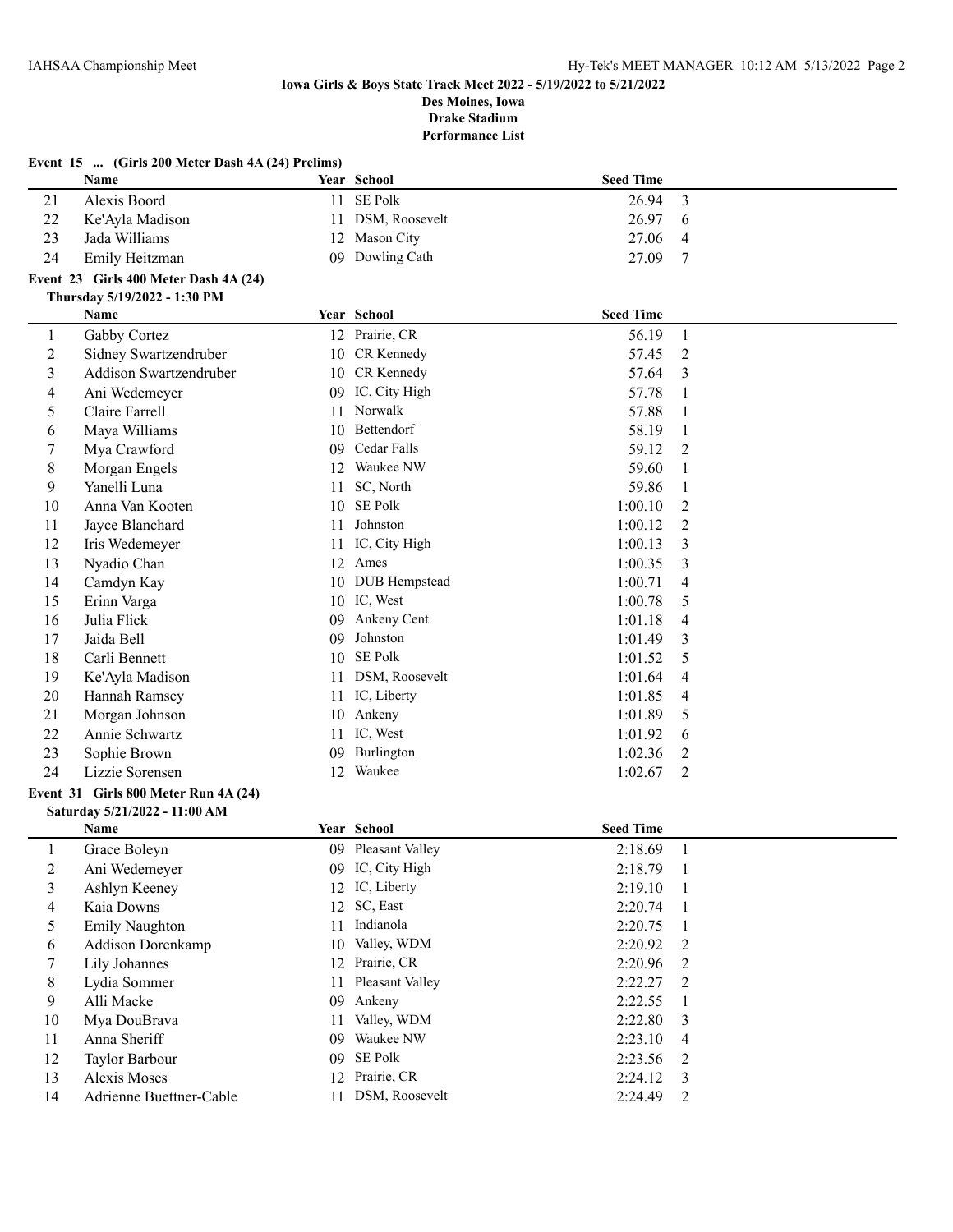### **Event 31 ... (Girls 800 Meter Run 4A (24))**

|                | Name                                                                  |    | Year School          | <b>Seed Time</b> |                |
|----------------|-----------------------------------------------------------------------|----|----------------------|------------------|----------------|
| 15             | Sydney Turk                                                           |    | 11 Ames              | 2:25.43          | $\overline{3}$ |
| 16             | Lois Blackman                                                         | 12 | DVPT, Central        | 2:25.77          | 3              |
| 17             | Sally Gaskell                                                         | 11 | Dowling Cath         | 2:26.73          | 3              |
| 18             | Sadie Maas                                                            | 10 | Waukee NW            | 2:26.74          | 5              |
| 19             | Julia Gehl                                                            | 10 | <b>DUB</b> Hempstead | 2:26.90          | 2              |
| 20             | <b>Tatum Frazier</b>                                                  | 12 | IC, City High        | 2:27.90          | 3              |
| 21             | Ava Zediker                                                           | 09 | Dowling Cath         | 2:28.04          | 4              |
| 22             | Micah Blevins                                                         | 11 | Marshalltown         | 2:28.78          | 4              |
| 23             | Claire Hoyer                                                          | 09 | DUB Senior           | 2:29.08          | 4              |
| 24             | Josee Simonson                                                        | 09 | Cedar Falls          | 2:29.55          | 5              |
|                | Event 39 Girls 1500 Meter Run 4A (24)<br>Saturday 5/21/2022 - 3:07 PM |    |                      |                  |                |
|                | Name                                                                  |    | Year School          | <b>Seed Time</b> |                |
| $\mathbf{1}$   | Kaia Downs                                                            |    | 12 SC, East          | 4:47.82          | $\mathbf{1}$   |
| $\overline{c}$ | Addison Dorenkamp                                                     |    | 10 Valley, WDM       | 4:49.72          | 1              |
| 3              | Julia Gehl                                                            |    | 10 DUB Hempstead     | 4:49.86          | 1              |
| 4              | Keelee Leitzen                                                        |    | 10 DUB Hempstead     | 4:49.88          | 2              |
| 5              | Leah Klapatauskas                                                     | 10 | DUB Senior           | 4:49.91          | 3              |
| 6              | Grace Boleyn                                                          | 09 | Pleasant Valley      | 4:50.80          | 1              |
| 7              | Lydia Sommer                                                          | 11 | Pleasant Valley      | 4:51.24          | 2              |
| $\,$ 8 $\,$    | Abi Hahn                                                              | 11 | DSM, Roosevelt       | 4:51.40          | $\mathbf{1}$   |
| 9              | Aleah Tenpas                                                          | 12 | Johnston             | 4:51.90          | $\overline{2}$ |
| 10             | Rondi Quass                                                           | 11 | Ankeny Cent          | 4:52.22          | $\overline{2}$ |
| 11             | <b>Claire Helmers</b>                                                 | 09 | Ames                 | 4:53.09          | 3              |
| 12             | Kaitlyn Miller                                                        |    | 10 DUB Senior        | 4:54.21          | 4              |
| 13             | Kamryn Ensley                                                         | 12 | Valley, WDM          | 4:54.56          | 2              |
| 14             | Drew Beason                                                           | 09 | Ankeny               | 4:54.80          | 3              |
| 15             | Olivia Verde                                                          | 10 | Johnston             | 4:55.53          | 4              |
| 16             | Marley Turk                                                           | 09 | Ames                 | 4:58.35          | 4              |
| 17             | Rowan Boulter                                                         |    | 12 IC, City High     | 4:59.07          | 5              |
| 18             | Adrienne Buettner-Cable                                               | 11 | DSM, Roosevelt       | 4:59.93          | 5              |
| 19             | <b>Bella Hodges</b>                                                   | 09 | Ankeny Cent          | 5:00.91          | 5              |
| 20             | Kariin Roush                                                          | 12 | Waukee NW            | 5:01.62          | 3              |
| 21             | Audra Mulholland                                                      |    | 10 Mason City        | 5:02.33          | 6              |
| 22             | Ashlyn Keeney                                                         |    | 12 IC, Liberty       | 5:02.42          | 1              |
| 23             | Jordyn Brown                                                          | 09 | Indianola            | 5:03.94          | $\overline{4}$ |
| 24             | <b>Bethany Smeed</b>                                                  |    | 12 CR Kennedy        | 5:05.61          | $\overline{2}$ |

### **Event 47 Girls 3000 Meter Run 4A (24) Thursday 5/19/2022 - 9:55 AM**

|   | <b>Name</b>              | Year School       | <b>Seed Time</b> |  |
|---|--------------------------|-------------------|------------------|--|
|   | Julia Gehl               | 10 DUB Hempstead  | 10:36.33         |  |
|   | Leah Klapatauskas        | 10 DUB Senior     | $10:36.66$ 2     |  |
|   | Rowan Boulter            | 12 IC, City High  | $10:37.70$ 3     |  |
| 4 | <b>Addison Dorenkamp</b> | 10 Valley, WDM    | $10:42.20$ 1     |  |
|   | Abi Hahn                 | 11 DSM, Roosevelt | $10:49.76$ 1     |  |
| 6 | Kamryn Ensley            | 12 Valley, WDM    | $10:56.73$ 2     |  |
|   | Olivia Verde             | 10 Johnston       | $11:00.37$ 2     |  |
|   | Adrienne Buettner-Cable  | DSM, Roosevelt    | 11:00.46         |  |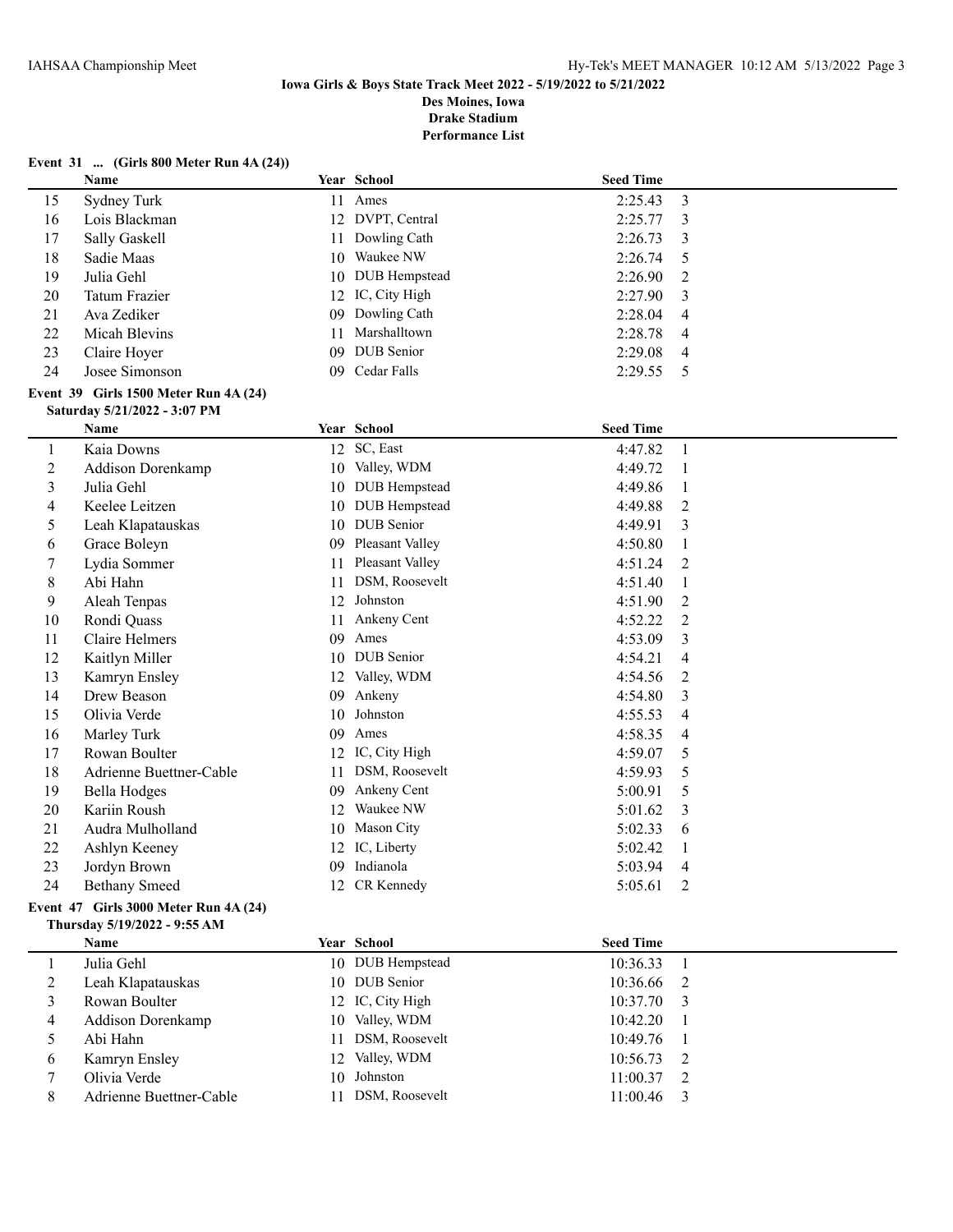### **Event 47 ... (Girls 3000 Meter Run 4A (24))**

|    | Name                 |    | Year School     | <b>Seed Time</b> |                |
|----|----------------------|----|-----------------|------------------|----------------|
| 9  | Drew Beason          | 09 | Ankeny          | 11:02.48         | -4             |
| 10 | Rondi Quass          | 11 | Ankeny Cent     | 11:04.96         |                |
| 11 | Ashlyn Keeney        |    | 12 IC, Liberty  | 11:07.43         |                |
| 12 | Cori Mac             |    | 10 IC, Liberty  | 11:13.92         | $\overline{2}$ |
| 13 | Kaia Downs           |    | 12 SC, East     | 11:14.37         | -2             |
| 14 | Georgia Harms        | 11 | DUB Senior      | 11:15.71         | 4              |
| 15 | Dylan Moeller        | 09 | DVPT, Central   | 11:16.51         |                |
| 16 | Evie Henneberry      | 09 | DUB Hempstead   | 11:18.13         | -5             |
| 17 | Kylie Daily          | 10 | DVPT, West      | 11:23.88         | -2             |
| 18 | Anika Mohrhauser     | 09 | Ankeny Cent     | 11:24.45         | $\mathcal{E}$  |
| 19 | <b>Bethany Smeed</b> | 12 | CR Kennedy      | 11:24.52         | -3             |
| 20 | Maddie Gallagher     | 10 | Cedar Falls     | 11:24.69         | 6              |
| 21 | Liv Hall             |    | 10 Dowling Cath | 11:27.62         | -5             |
| 22 | Lexi Minard          | 10 | Pleasant Valley | 11:30.56         | -3             |
| 23 | Katherine Pagorek    | 09 | Waukee NW       | 11:38.04         | 3              |
| 24 | Elizabeth Jordan     |    | SC, North       | 11:41.20         | 4              |

## **Event 55 Girls 100 Meter Hurdles 4A (24) Prelims**

#### **Friday 5/20/2022 - 10:10 AM**

|             | Name                                     |    | Year School     | <b>Seed Time</b> |                |
|-------------|------------------------------------------|----|-----------------|------------------|----------------|
| $\perp$     | Mackenzie Carney                         | 12 | Waukee NW       | 14.62            |                |
| 2           | Natalie Harris                           | 12 | Waukee NW       | 14.68            | 2              |
| 3           | Maddy McFarland                          | 12 | Cedar Falls     | 15.47            | $\mathbf 1$    |
| 4           | McKenzie Borden                          | 12 | Bettendorf      | 15.56            | 1              |
| 5           | Sydney Skarich                           |    | 10 North Scott  | 15.58            | 2              |
| 6           | Ella Woods                               | 12 | IC, West        | 15.62            | $\overline{2}$ |
|             | Esaba Okwaramoi                          | 11 | Dowling Cath    | 15.80            | 1              |
| $\,$ 8 $\,$ | Ruby Leman                               | 09 | Dowling Cath    | 15.83            | $\overline{2}$ |
| 9           | Grace Braden                             | 11 | CR Kennedy      | 16.02            | 1              |
| 10          | Ali Frandsen                             | 11 | Ames            | 16.05            |                |
| 11          | Alexis Brown                             | 12 | DSM, East       | 16.09            | 3              |
| 12          | Grace Graham                             | 12 | North Scott     | 16.11            | 3              |
| 13          | <b>Addy Patten</b>                       | 11 | Pleasant Valley | 16.15            | $\overline{4}$ |
| 14          | Arriana Johnson                          | 11 | DSM, Roosevelt  | 16.32            | 4              |
| 15          | Ryann Decker                             | 10 | Prairie, CR     | 16.38            | 2              |
| 16          | Emma Havighurst                          | 09 | Valley, WDM     | 16.40            | 3              |
| 17          | Te'Nia Ansley                            | 12 | IC, City High   | 16.43            | 3              |
| 18          | Ashley Smith                             | 12 | DVPT, West      | 16.47            | 5              |
| 19          | Rosa Monarch                             | 11 | Mason City      | 16.66            | 2              |
| 20          | <b>Bailey Williamson</b>                 | 12 | <b>SE Polk</b>  | 16.69            | 3              |
| 21          | Alexandria Petersen                      | 11 | DVPT, West      | 16.70            | 6              |
| 22          | Brie Klein                               | 12 | IC, Liberty     | 16.76            | 3              |
| 23          | Martha Hamilton                          | 12 | IC, City High   | 16.80            | 4              |
| 24          | Kaitlin Carr                             | 12 | DVPT, Central   | 16.84            | 7              |
|             | Event 60 Girls 400 Meter Hurdles 4A (24) |    |                 |                  |                |
|             | Friday 5/20/2022 - 11:50 AM              |    |                 |                  |                |

**Name Year School Seed Time** 1 Mackenzie Carney 12 Waukee NW 1:04.36 1<br>2 Erinn Varga 10 IC, West 1:05.42 1 2 Erinn Varga 10 IC, West 1:05.42 1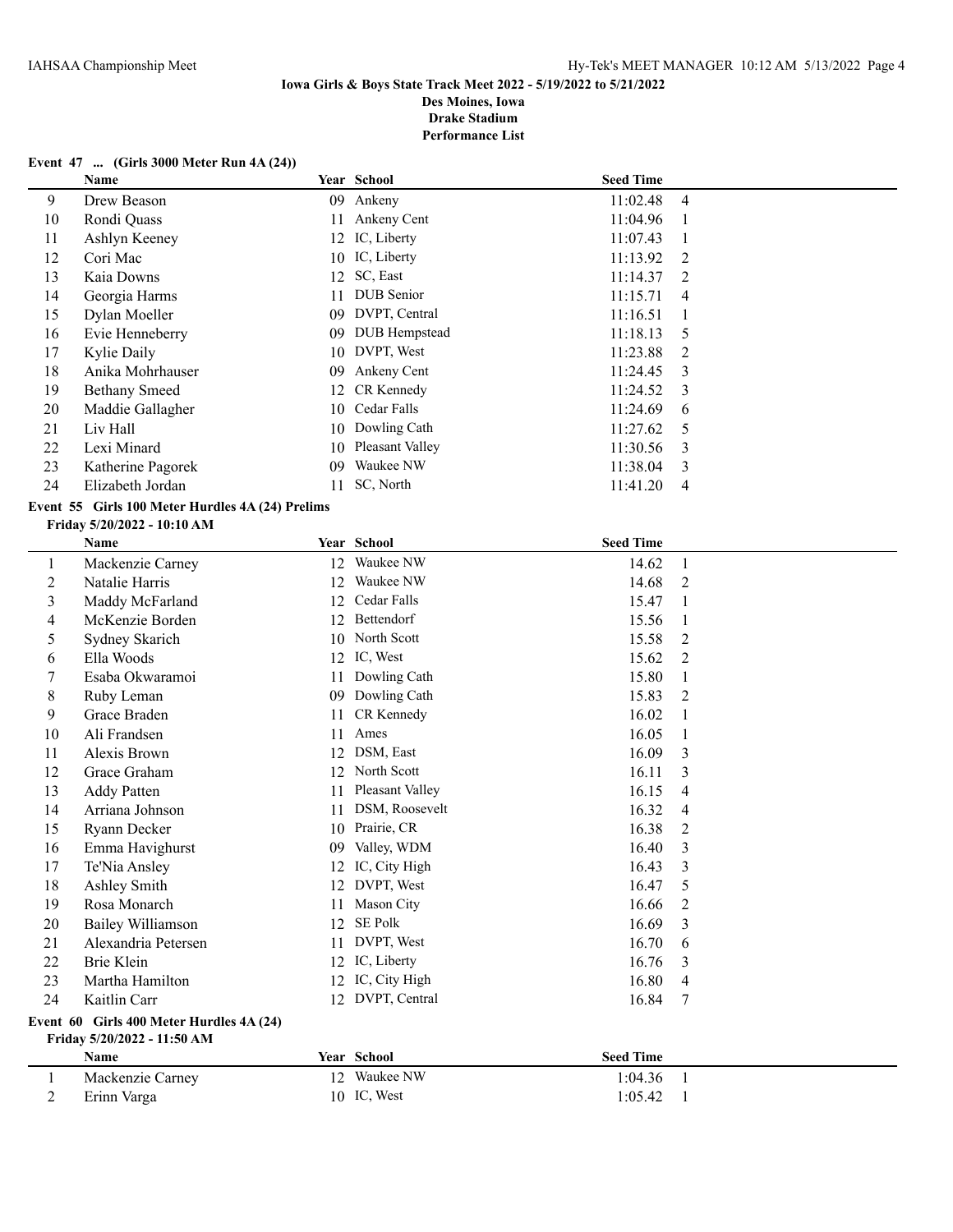### **Event 60 ... (Girls 400 Meter Hurdles 4A (24))**

|    | Name                 |    | Year School     | <b>Seed Time</b> |   |
|----|----------------------|----|-----------------|------------------|---|
| 3  | Abby LaSale          | 11 | CB, A Lincoln   | 1:05.78          | 2 |
| 4  | Ali Frandsen         | 11 | Ames            | 1:06.07          |   |
| 5  | Eva Reynolds         | 11 | IC, City High   | 1:06.19          | 2 |
| 6  | Avery Winter         | 09 | Waukee NW       | 1:06.58          | 3 |
| 7  | Lily McConnell       | 09 | IC, West        | 1:06.59          | 3 |
| 8  | <b>Mallory Drake</b> | 12 | Waukee          | 1:06.78          | 4 |
| 9  | Maddy McFarland      | 12 | Cedar Falls     | 1:06.78          | 4 |
| 10 | Ashley Smith         | 12 | DVPT, West      | 1:06.99          |   |
| 11 | Martha Hamilton      | 12 | IC, City High   | 1:07.02          | 5 |
| 12 | Crystal Castellano   | 12 | Dowling Cath    | 1:07.35          |   |
| 13 | Kylin Smith          | 09 | Ankeny Cent     | 1:08.18          | 2 |
| 14 | Hannah McVey         | 10 | Pleasant Valley | 1:08.36          | 2 |
| 15 | Reese Ervin          | 11 | Dowling Cath    | 1:08.50          | 2 |
| 16 | Mya Curry            | 10 | DUB Hempstead   | 1:08.67          | 6 |
| 17 | Aniah Smith          | 12 | DVPT, Central   | 1:08.76          | 3 |
| 18 | Lillian Smith        | 10 | Ankeny          | 1:08.95          | 3 |
| 19 | Arriana Johnson      | 11 | DSM, Roosevelt  | 1:09.30          | 4 |
| 20 | Olivia Kroska        | 09 | Ankeny Cent     | 1:09.65          | 3 |
| 21 | Campbell Dopler      | 09 | Bettendorf      | 1:09.79          | 4 |
| 22 | Jessie Clemons       | 10 | Pleasant Valley | 1:09.84          | 5 |
| 23 | Maci Harder          | 12 | Prairie, CR     | 1:11.03          |   |
| 24 | Asta Hildebrand      | 09 | IC, Liberty     | 1:11.83          | 2 |

### **Event 69 Girls 4x100 Meter Shuttle Hurdle 4A (24) Prelims**

### **Thursday 5/19/2022 - 9:20 AM**

 $\overline{\phantom{a}}$ 

|   | <b>Team</b>            | <b>Relay</b>             |                       | <b>Seed Time</b>       |  |
|---|------------------------|--------------------------|-----------------------|------------------------|--|
|   | Waukee NW              |                          |                       | 1:03.44                |  |
|   | 1) Faith Millsap 12    | 2) Natalie Harris 12     | 3) Camryn Weers 12    | 4) Mackenzie Carney 12 |  |
|   | 5) Addison Rayburn 09  | 6) Avery Winter 09       |                       |                        |  |
| 2 | Dowling Cath           |                          |                       | 1:04.57                |  |
|   | 1) Alex Gaskell 09     | 2) Ruby Leman 09         | 3) Reese Ervin 11     | 4) Esaba Okwaramoi 11  |  |
|   | 5) Olivia Kramer 11    | 6) Crystal Castellano 12 |                       |                        |  |
| 3 | IC, City High          |                          |                       | 1:05.83                |  |
|   | 1) Te'Nia Ansley 12    | 2) Eva Reynolds 11       | 3) Martha Hamilton 12 | 4) Mia DePrenger 12    |  |
|   | 5) Sierra Pruessner 10 | 6) Mackenzie Dvorsky 10  |                       |                        |  |
| 4 | Cedar Falls            |                          |                       | 1:07.42<br>2           |  |
|   | 1) Johnna Dieken 11    | 2) Mattie Dieken 09      | 3) Paige Paup 10      | 4) Maddy McFarland 12  |  |
|   | 5) Kayla Hurley 12     | 6) Lauren Waskow 10      |                       |                        |  |
| 5 | Ames                   |                          |                       | 1:07.79                |  |
|   | 1) Claire Galvin 12    | 2) Ireland Buss 11       | 3) Aker Yor 11        | 4) Ali Frandsen 11     |  |
|   | 5) Sammi Schaben 12    | 6) Jada Britten 09       |                       |                        |  |
| 6 | CR Kennedy             |                          |                       | 1:08.05                |  |
|   | 1) Allison Harris 12   | 2) Isabelle Presley 12   | 3) Molly Joyner 12    | 4) Grace Braden 11     |  |
|   | 5) Alyssa Peck 10      |                          |                       |                        |  |
| 7 | Valley, WDM            |                          |                       | 1:08.09<br>2           |  |
|   | 1) Emma Havighurst 09  | 2) Ellen Mitchell 12     | 3) Nyankuer Arou 10   | 4) Keely Rizley 11     |  |
|   | 5) Lourdes Moreno 12   | 6) Elle Peterson 11      |                       |                        |  |
| 8 | North Scott            |                          |                       | 1:08.22                |  |
|   | 1) Grace Graham 12     | 2) Chloe Morrison 09     | 3) Alyssa Atzen 12    | 4) Sydney Skarich 10   |  |
|   | 5) Bailey Boddicker 11 | 6) Jacque Carlson 09     |                       |                        |  |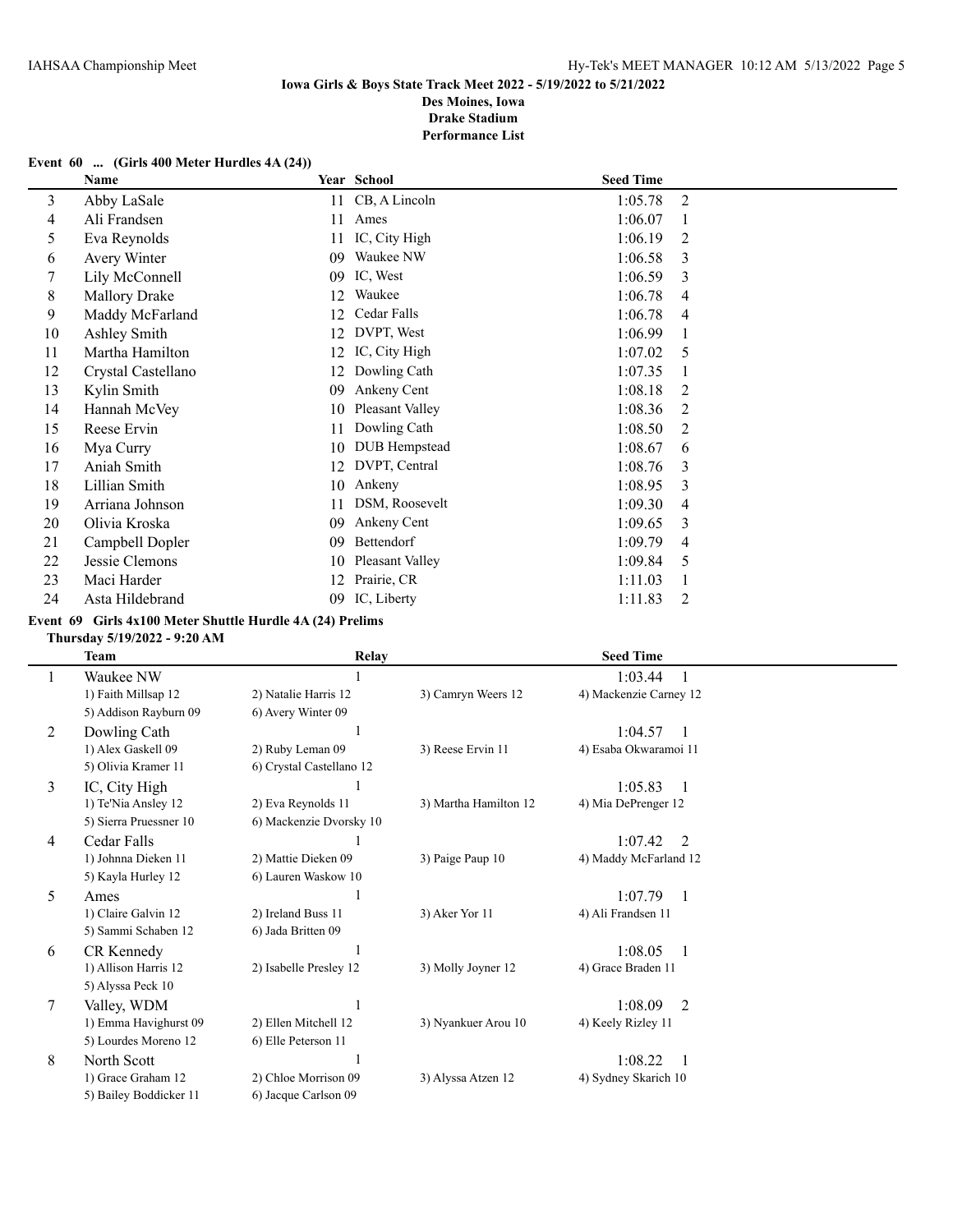# **Event 69 ... (Girls 4x100 Meter Shuttle Hurdle 4A (24) Prelims)**

|    | <b>Team</b>                                          | Relay                   |                        | <b>Seed Time</b>          |  |
|----|------------------------------------------------------|-------------------------|------------------------|---------------------------|--|
| 9  | Mason City                                           |                         |                        | $\overline{2}$<br>1:08.49 |  |
|    | 1) Rosa Monarch 11                                   | 2) Tara Backhaus 12     | 3) Ellea Lewerke 10    | 4) Gwen Fiser 10          |  |
|    | 5) Greta Lewerke 09                                  | 6) Ariel Lee 10         |                        |                           |  |
| 10 | Pleasant Valley                                      | $\mathbf{1}$            |                        | 1:08.59<br>2              |  |
|    | 1) Hannah McVey 10                                   | 2) Ava Kwak 12          | 3) Reagan Hassel 11    | 4) Addy Patten 11         |  |
|    | 5) Cecelia Fierce 12                                 | 6) Caroline Corcoran 11 |                        |                           |  |
| 11 | Prairie, CR                                          | 1                       |                        | 1:08.76<br>$\overline{2}$ |  |
|    | 1) Ryann Decker 10                                   | 2) Maci Harder 12       | 3) Kayla Sykes 10      | 4) Cici Gomez-Bryant 10   |  |
|    | 5) Hannah Hughes 09                                  | 6) Katie Slosiarek 09   |                        |                           |  |
| 12 | IC, West                                             | 1                       |                        | 1:09.19<br>3              |  |
|    | 1) Hebah War 11                                      | 2) Erinah Carter 10     | 3) Sophia Olivo 09     | 4) Ella Woods 12          |  |
|    | 5) Evelyn Asay 09                                    | 6) Brynne Nock 12       |                        |                           |  |
| 13 | DVPT, West                                           | 1                       |                        | 1:09.25<br>3              |  |
|    | 1) Alexandria Petersen 11                            | 2) Abbey Smith 12       | 3) Isabelle Sinksen 11 | 4) Ashley Smith 12        |  |
|    | 5) Grace Schneiderman 12                             | 6) Ashanti Kolwey 09    |                        |                           |  |
| 14 | Johnston                                             |                         |                        | 1:09.31<br>2              |  |
|    | 1) Ava Smithson 12                                   | 2) Ella Smithson 10     | 3) Kinsley Theobald 10 | 4) Taylor Arbuckle 11     |  |
|    | 5) Jaida Bell 09                                     | 6) Sophie Ruddy 11      |                        |                           |  |
| 15 | <b>SE Polk</b>                                       | 1                       |                        | 1:09.64<br>3              |  |
|    | 1) Grace Gustafson 12                                | 2) Abby Gustafson 09    | 3) Addison Powell 12   | 4) Bailey Williamson 12   |  |
|    | 5) Sienna Larsen 10                                  | 6) Gwen Willeford 11    |                        |                           |  |
| 16 | Ankeny Cent                                          | $\mathbf{1}$            |                        | 1:10.30<br>4              |  |
|    | 1) Ella Jumper 10                                    | 2) Jordy Jumper 10      | 3) Olivia Kroska 09    | 4) Kylin Smith 09         |  |
|    | 5) Layla Hughes 11                                   | 6) Maraye Breeding 12   |                        |                           |  |
| 17 | IC, Liberty                                          |                         |                        | 1:10.33<br>3              |  |
|    | 1) Brie Klein 12                                     | 2) Elizabeth Jaeger 12  | 3) Brityn Gryp 11      | 4) Asta Hildebrand 09     |  |
|    | 5) Ava Roggy 11                                      | 6) Megan Brewer 09      |                        |                           |  |
| 18 | Norwalk                                              | $\mathbf{1}$            |                        | 1:11.06<br>3              |  |
|    | 1) Kate Desmond 11                                   | 2) Shae Ung 11          | 3) Ella Johnson 09     | 4) Juliana Warren 11      |  |
|    | 5) Bailey Birmingham 09                              | 6) Chloe Martin 11      |                        |                           |  |
| 19 | Indianola                                            | -1                      |                        | 1:11.25<br>3              |  |
|    | 1) Anna Young 12                                     | 2) Sully Downey 09      | 3) Madison Rogers 09   | 4) Josie McGraw 09        |  |
|    | 5) Keela Matthias 09                                 |                         |                        |                           |  |
| 20 | Linn-Mar                                             | $\mathbf{1}$            |                        | 1:11.26<br>4              |  |
|    | 1) Petra Sherman 10                                  | 2) Tera Thompson 12     | 3) Allison Kriegel 11  | 4) Erika Wagner 12        |  |
|    | 5) Ava Tuchel 11                                     | 6) Isabel Sherman 12    |                        |                           |  |
| 21 | SC, East                                             | 1                       |                        | 5<br>1:11.63              |  |
|    | 1) Addison Beasley 09                                | 2) Brylee Hempey 12     | 3) Mia Rice 10         | 4) Baling Tang 12         |  |
|    | 5) Gabrielle Brown-Pinkleman 096) Meredith Westra 11 |                         |                        |                           |  |
| 22 | Waukee                                               | $\mathbf{1}$            |                        | 1:11.84<br>4              |  |
|    | 1) Morgan Gach 11                                    | 2) Kendall Davey 09     | 3) Audrey Dyvig 11     | 4) Nicole Sabatino 11     |  |
|    | 5) Hannah Wiemers 09                                 |                         |                        |                           |  |
| 23 | Bettendorf                                           | $\mathbf{1}$            |                        | 1:12.69<br>4              |  |
|    | 1) Gia McDermott 11                                  | 2) Alyssa O'Neal 09     | 3) McKenzie Borden 12  | 4) Illesia Carter 10      |  |
|    | 5) Tatianna Day 11                                   |                         |                        |                           |  |
| 24 | Urbandale                                            | $\mathbf{1}$            |                        | 1:13.25<br>5              |  |
|    | 1) Lainey Drown 10                                   | 2) Camryn Johnson 09    | 3) Avery VanQuathem 10 | 4) Ela Tabakovic 09       |  |
|    | 5) Omnyi Ojeke 09                                    | 6) Ashlyn Perry 12      |                        |                           |  |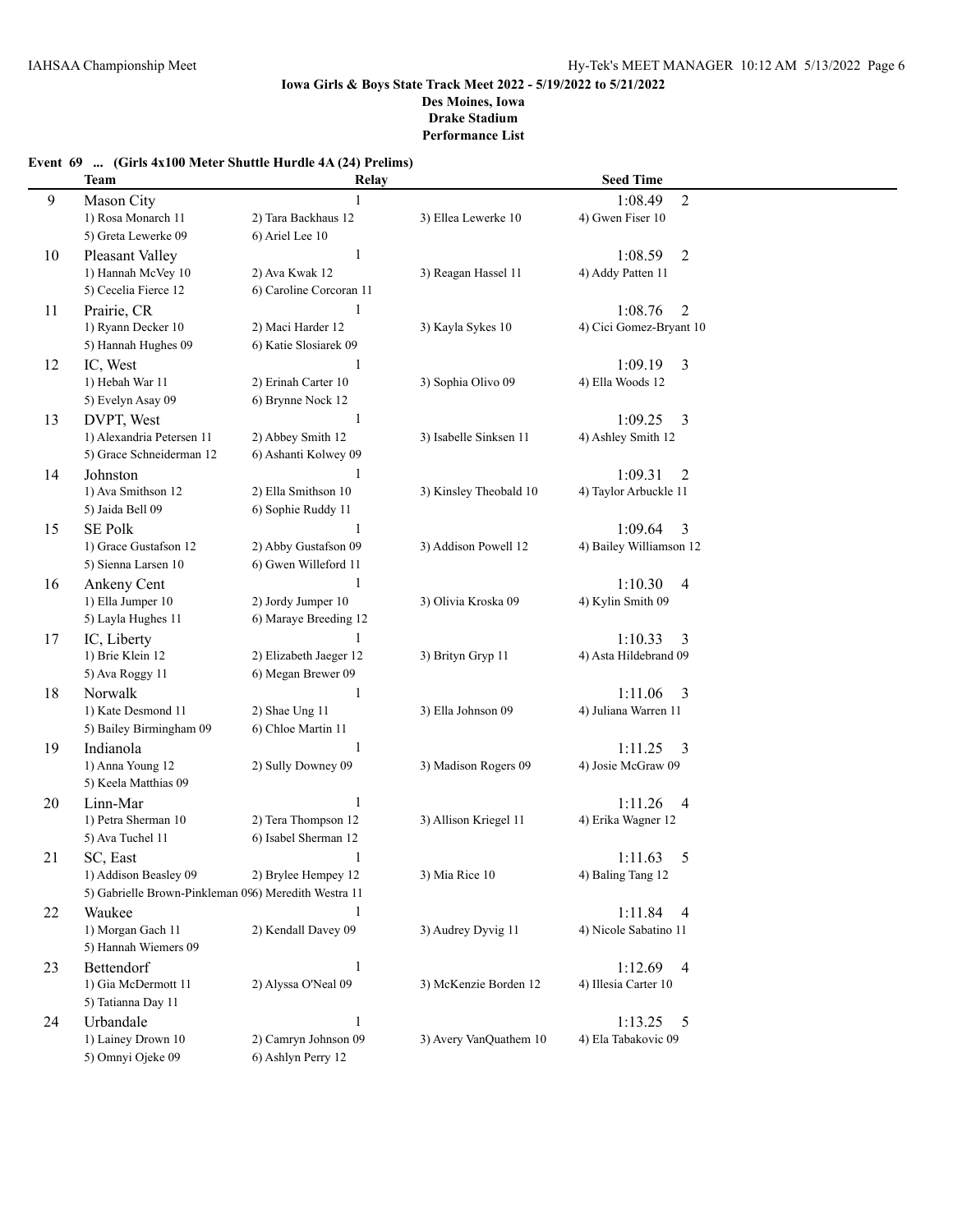# **Event 76 Girls 4x100 Meter Relay 4A (24) Prelims Friday 5/20/2022 - 12:50 PM**

|    | <b>Team</b>              | Relay                   |                        | <b>Seed Time</b>        |  |
|----|--------------------------|-------------------------|------------------------|-------------------------|--|
| 1  | SC, West                 |                         |                        | 48.56<br>$\mathbf{1}$   |  |
|    | 1) Kellesse Heard 11     | 2) Holly Duax 12        | 3) Bella Leon 12       | 4) Lily Juhnke 12       |  |
|    | 5) Kenya Harris 09       | 6) Gabby Wagner 12      |                        |                         |  |
| 2  | Prairie, CR              |                         |                        | 49.04<br>$\overline{1}$ |  |
|    | 1) Asia Russell 09       | 2) Sarah Jordan 11      | 3) Taylor Lee 12       | 4) Gabby Cortez 12      |  |
|    | 5) Catie Reittinger 10   | 6) Kamryn Grissel 12    |                        |                         |  |
| 3  | Dowling Cath             |                         |                        | 49.10<br>$\overline{1}$ |  |
|    | 1) Esaba Okwaramoi 11    | 2) Emily Heitzman 09    | 3) Shea Johnson 10     | 4) Olivia Kramer 11     |  |
|    | 5) Julia Friedrich 12    | 6) Kate Nelson 09       |                        |                         |  |
| 4  | Ames                     | 1                       |                        | $\overline{2}$<br>49.15 |  |
|    | 1) Saylor Horras 09      | 2) Ireland Buss 11      | 3) Ellie Lynch 11      | 4) Cameron Moon 11      |  |
|    | 5) Ali Frandsen 11       | 6) Elaina Deardorff 11  |                        |                         |  |
| 5  | Waukee NW                | 1                       |                        | 49.18<br>$\overline{1}$ |  |
|    | 1) Keira Alliss 12       | 2) Morgan Engels 12     | 3) Josie Vande Krol 10 | 4) Natalie Harris 12    |  |
|    | 5) Za'mauri Bates 12     | 6) Aunya Van Zetten 09  |                        |                         |  |
| 6  | Norwalk                  | 1                       |                        | 2<br>49.95              |  |
|    | 1) Marin Randall 12      | 2) Raegan Levi 12       | 3) Savannah Welch 10   | 4) Noelle Sutcliffe 10  |  |
|    | 5) Jaylynn Brandt 10     | 6) Nyah Hulbert 09      |                        |                         |  |
| 7  | DSM, Hoover              | 1                       |                        | 49.96<br>$\overline{3}$ |  |
|    | 1) Takira Smith 10       | 2) Deu Wal 10           | 3) Kim Karnga 10       | 4) Jessica Kyne 10      |  |
|    | 5) Taysia Young 11       | 6) Andrea N'Goran 11    |                        |                         |  |
| 8  | SC, East                 | 1                       |                        | $\overline{3}$<br>50.02 |  |
|    | 1) Bella Gordon 11       | 2) Grace Erick 09       | 3) Alyssa Erick 11     | 4) Elliana Harris 10    |  |
|    | 5) Brylee Hempey 12      | 6) Trinity Wagner 11    |                        |                         |  |
| 9  | North Scott              | 1                       |                        | 50.08<br>1              |  |
|    | 1) Jorie Hanenburg 11    | 2) Savanna Bruck 12     | 3) Harmony Hansel 10   | 4) Mercie Hansel 10     |  |
|    | 5) Maddie Gill 12        | 6) Natalie Naber 11     |                        |                         |  |
| 10 | <b>SE Polk</b>           | 1                       |                        | 50.08<br>$\overline{4}$ |  |
|    | 1) Alexis Boord 11       | 2) Avery Warren 09      | 3) Ericka Thielen 11   | 4) Kenzie Newton 12     |  |
|    | 5) Laryssa Pritchard 12  | 6) Addison Powell 12    |                        |                         |  |
| 11 | Johnston                 | $\mathbf{1}$            |                        | 50.09<br>4              |  |
|    | 1) Alyssa Miner 12       | 2) Karli Wagner 10      | 3) Miya Long 12        | 4) Giada Grimes 10      |  |
|    | 5) Grace E Anderson 09   | 6) Mae Glass 10         |                        |                         |  |
| 12 | Linn-Mar                 | $\mathbf{1}$            |                        | 50.10<br>2              |  |
|    | 1) Mary Gustason 12      | 2) Kaylee Bunn 10       | 3) Sydney Carsello 11  | 4) Emily Schmidt 12     |  |
|    | 5) Katy Hand 11          | 6) Abigaelle Ishimwe 12 |                        |                         |  |
| 13 | Ankeny Cent              | 1                       |                        | 50.14<br>5              |  |
|    | 1) Addison Arringdale 10 | 2) Morgan Posusta 10    | 3) Mariah Belzer 11    | 4) Maraye Breeding 12   |  |
|    | 5) Layla Hughes 11       | 6) Crystal Opoku 10     |                        |                         |  |
| 14 | Clinton                  | $\mathbf{1}$            |                        | 50.31<br>$\overline{1}$ |  |
|    | 1) Quinn Nielsen 10      | 2) Hannah Malli 10      | 3) Makayla Howard 11   | 4) Kanijah Angel 10     |  |
|    | 5) Greta Greenly 12      | 6) Kayla Krogmann 11    |                        |                         |  |
| 15 | Indianola                | $\mathbf{1}$            |                        | 50.47<br>2              |  |
|    | 1) Grace Ruelle 09       | 2) Kaydence Eaton 10    | 3) Josie McGraw 09     | 4) Grace Gioffredi 12   |  |
|    | 5) Dana Blake 09         | 6) Kiley Kindlespire 09 |                        |                         |  |
| 16 | Bettendorf               | 1                       |                        | 50.56<br>2              |  |
|    | 1) Brooke Magistrelli 11 | 2) Carson Bohonek 09    | 3) Mira Horner 09      | 4) Anna Ostrom 09       |  |
|    | 5) Tessa Teagarden 11    | 6) Avery Horner 12      |                        |                         |  |
| 17 | Mason City               | $\mathbf{1}$            |                        | 50.65<br>6              |  |
|    | 1) Rosa Monarch 11       | 2) Ariel Lee 10         | 3) Gwen Fiser 10       | 4) Jada Williams 12     |  |
|    | 5) Megan Tobin 10        | 6) Taia Hillhouse 12    |                        |                         |  |
|    |                          |                         |                        |                         |  |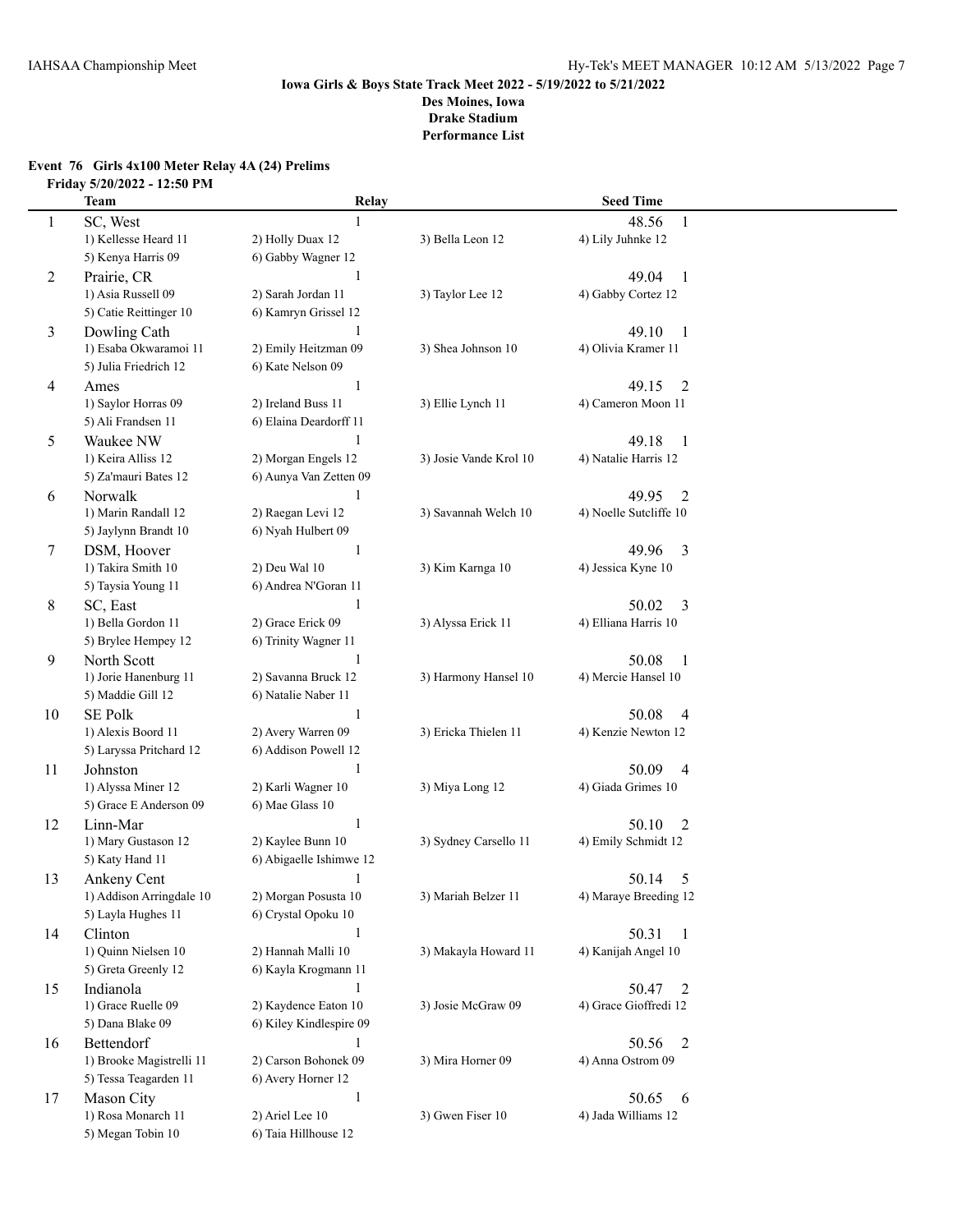|    | Team                                         | Relay                  |                        | <b>Seed Time</b>        |                |
|----|----------------------------------------------|------------------------|------------------------|-------------------------|----------------|
| 18 | Burlington                                   |                        |                        | 50.66                   | 3              |
|    | 1) Kierah Wiseman 09<br>5) Kaylin Purnell 12 | 2) Christella Boyer 11 | 3) Sophie Brown 09     | 4) Shariah Hart 10      |                |
| 19 | Valley, WDM                                  |                        |                        | 50.78                   | 3              |
|    | 1) Gabby Clark 10                            | 2) Bella Mavinga 09    | 3) Rowan Sandvig 10    | 4) Ashley Buchholz 10   |                |
|    | 5) Kaylin Kiner 10                           | 6) Avery Remsburg 10   |                        |                         |                |
| 20 | Waukee                                       |                        |                        | 50.80                   | $\overline{4}$ |
|    | 1) Valerie Jepkosgei 11                      | 2) Miranda Peters 11   | 3) Kaliyah Perry 12    | 4) Radaisyia Thomas 12  |                |
|    | 5) Ella McGee 10                             | 6) Kylie Faber 09      |                        |                         |                |
| 21 | <b>WAT East</b>                              |                        |                        | 50.81                   | 2              |
|    | 1) Jaleah Jones 12                           | 2) Nyla Norman 11      | 3) Denia Willingham 10 | 4) Ellasa Horton 12     |                |
|    | 5) Valieghja Wright 12                       | 6) Layla Dilley 10     |                        |                         |                |
| 22 | IC, West                                     |                        |                        | 50.97                   | 3              |
|    | 1) Stephanie Nuro-Gyina 11                   | 2) Erinah Carter 10    | 3) Hebah War 11        | 4) Avery Vest 12        |                |
|    | 5) Marie Stier 09                            | 6) Ella Woods 12       |                        |                         |                |
| 23 | IC, Liberty                                  |                        |                        | 50.97                   | 3              |
|    | 1) Brityn Gryp 11                            | 2) Brynlee Slockett 10 | 3) Brie Klein 12       | 4) Amira Coleman 10     |                |
|    | 5) Jenna Uden 12                             | 6) Haley Schroeder 10  |                        |                         |                |
| 24 | Pleasant Valley                              |                        |                        | 50.98                   | $\overline{4}$ |
|    | 1) Mary Paige Withers 10                     | 2) Kora Ruff 12        | 3) Addy Patten 11      | 4) Malayna Albertson 11 |                |
|    | 5) Allison Malone 11                         | 6) Rhema Saddler 11    |                        |                         |                |

### **Event 76 ... (Girls 4x100 Meter Relay 4A (24) Prelims)**

**Event 84 Girls 4x200 Meter Relay 4A (24)**

**Friday 5/20/2022 - 11:05 AM**

|   | <b>Team</b>             | Relay                    |                        | <b>Seed Time</b>                    |  |
|---|-------------------------|--------------------------|------------------------|-------------------------------------|--|
|   | Waukee                  |                          |                        | 1:43.92                             |  |
|   | 1) Valerie Jepkosgei 11 | 2) Anjelena Carder 10    | 3) Jenna Jones 10      | 4) Kaliyah Perry 12                 |  |
|   | 5) Ella McGee 10        | 6) Radaisyia Thomas 12   |                        |                                     |  |
| 2 | Ames                    |                          |                        | 1:44.45<br>-1                       |  |
|   | 1) Elaina Deardorff 11  | 2) Ireland Buss 11       | 3) Cameron Moon 11     | 4) Ellie Lynch 11                   |  |
|   | 5) Saylor Horras 09     | 6) Nika Cano Erfurth 10  |                        |                                     |  |
| 3 | Waukee NW               |                          |                        | 1:44.67<br>2                        |  |
|   | 1) Kiana Carnes 11      | 2) Avery Winter 09       | 3) Josie Vande Krol 10 | 4) Aunya Van Zetten 09              |  |
|   | 5) Morgan Engels 12     | 6) Natalie Harris 12     |                        |                                     |  |
| 4 | Dowling Cath            |                          |                        | 1:45.76<br>$\overline{\phantom{0}}$ |  |
|   | 1) Ashley Hall 11       | 2) Emily Heitzman 09     | 3) Kate Nelson 09      | 4) Olivia Kramer 11                 |  |
|   | 5) Shea Johnson 10      | 6) Alex Gaskell 09       |                        |                                     |  |
| 5 | <b>WAT East</b>         |                          |                        | 1:45.78<br>$\overline{\phantom{0}}$ |  |
|   | 1) Neveah Jones 12      | 2) Nyla Norman 11        | 3) Denia Willingham 10 | 4) Ellasa Horton 12                 |  |
|   | 5) Addison Freeman 09   | 6) Savanah Payton 10     |                        |                                     |  |
| 6 | Norwalk                 |                          |                        | 1:46.27<br>2                        |  |
|   | 1) Kennedy Robbins 10   | 2) Raegan Levi 12        | 3) Marin Randall 12    | 4) Noelle Sutcliffe 10              |  |
|   | 5) Savannah Welch 10    | 6) Hailey Gear 10        |                        |                                     |  |
| 7 | Linn-Mar                |                          |                        | 1:46.30<br>$\overline{\phantom{0}}$ |  |
|   | 1) Mary Gustason 12     | 2) Katy Hand 11          | 3) Gwen Gaffney 10     | 4) Emily Schmidt 12                 |  |
|   | 5) Sydney Carsello 11   | 6) Rachel Hamling 12     |                        |                                     |  |
| 8 | <b>Bettendorf</b>       |                          |                        | 1:46.70<br>$\overline{\phantom{0}}$ |  |
|   | 1) Amanda Scott 12      | 2) Brooke Magistrelli 11 | 3) Tessa Teagarden 11  | 4) Avery Horner 12                  |  |
|   | 5) Maya Williams 10     | 6) Anna Ostrom 09        |                        |                                     |  |
| 9 | North Scott             |                          |                        | 1:46.91<br>2                        |  |
|   | 1) Savanna Bruck 12     | 2) Mercie Hansel 10      | 3) Harmony Hansel 10   | 4) Maddie Gill 12                   |  |
|   | 5) Natalie Naber 11     | 6) Jorie Hanenburg 11    |                        |                                     |  |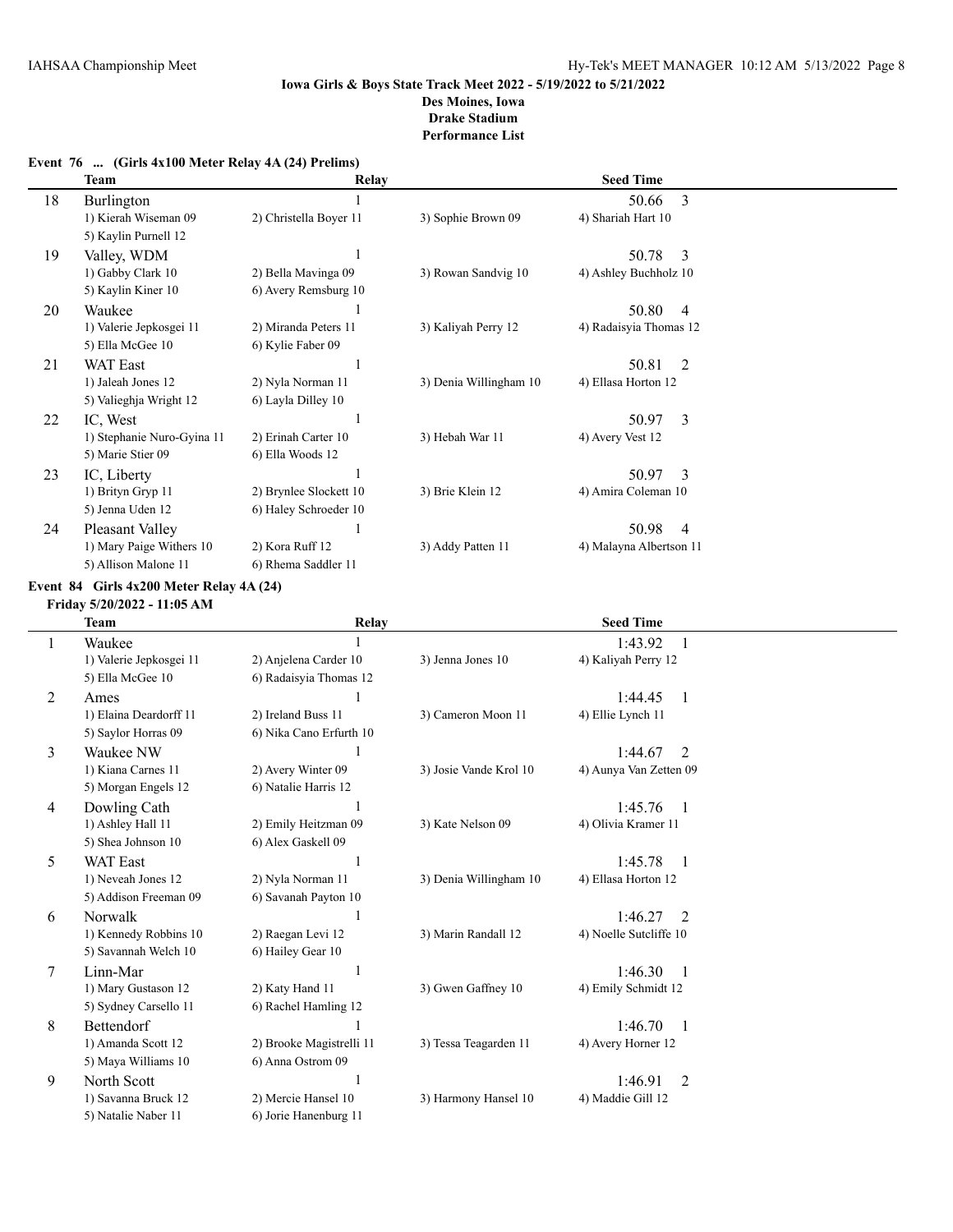**Event 84 ... (Girls 4x200 Meter Relay 4A (24))**

## **Iowa Girls & Boys State Track Meet 2022 - 5/19/2022 to 5/21/2022 Des Moines, Iowa Drake Stadium Performance List**

# **Team Relay Seed Time** 10 SE Polk 1 1:47.19 2 1) Alexis Boord 11 2) Avery Warren 09 3) Felicity Severs 10 4) Kenzie Newton 12 5) Anna Van Kooten 10 6) Kendall Woods 11 11 DSM, Hoover 1<br>11 1:47.23 3<br>11 11 12.33 1 11 12.47.23 1 11 11 12.47.23 2 12 12 12 13 12 13 12 13 13 14 13 13 14 13 14 14 15 16 16 17 17 1 4) Jessica Kyne 10 5) Acown Kak 09 6) Jalina Jordan 10 12 SC, East 1 1:47.26 3 1) Bella Gordon 11 2) Grace Erick 09 3) Trinity Wagner 11 4) Elliana Harris 10 5) Alyssa Erick 11 6) Mia Rice 10 13 Clinton 1 1:47.30 2 1) Quinn Nielsen 10 2) Kayla Krogmann 11 3) Makayla Howard 11 4) Kanijah Angel 10 5) Hannah Malli 10 6) Callia Logan 10 14 Prairie, CR 1:47.50 2 1) Asia Russell 09 2) Catie Reittinger 10 3) Izzy McClure 10 4) Sarah Jordan 11 5) Gabby Cortez 12 6) Kamryn Grissel 12 15 Urbandale 1 1:47.93 3 1) Lauryn Bibbs 12 2) Precious Karyee 09 3) Lauren Nepper 11 4) Dennan Rew 11 5) Julia Martinez-Lohf 12 6) Bri Tigges 10 16 Pleasant Valley 1 1:48.06 3 1) Kora Ruff 12 2) Malayna Albertson 11 3) Elodie Stroup 09 4) Mary Paige Withers 10 5) Hannah McVey 10 6) Chloe Chamberlin 10 17 Johnston 1 1:48.40 4 1) Miya Long 12 2) Karli Wagner 10 3) Grace E Anderson 09 4) Alyssa Miner 12 5) Paige Peterson 11 6) Kennedy Godfredsen 11 18 Valley, WDM 1:48.59 4 1) Avery Remsburg 10 2) Ashley Buchholz 10 3) Bella Mavinga 09 4) Makenna Paul 09 5) Talshon Graham 10 6) Emma Havighurst 09 19 DVPT, North 1 1:49.19 4 1) Vashansti Glover 11 2) Journey Houston 09 3) Kamryn Becker 11 4) Sophia Tensley 12 5) Kayla Overton 12 6) Geneva Stuart Neal 09 20 Ankeny Cent 1 1:49.27 4 1) Averi Porter 11 2) Charli Brady 10 3) Malin Vallejo 11 4) Elle Street 12 5) Hannah Varangkounh 10 6) Elizabeth Mahama 10 21 IC, West 1 1:49.68 3 1) Ivy Nuro-Gyina 09 2) Avery Vest 12 3) Hebah War 11 4) Stephanie Nuro-Gyina 11 5) Lindsey McKane 09 6) Erinn Varga 10 22 IC, Liberty 1 1:49.85 3 1) Brityn Gryp 11 2) Brynlee Slockett 10 3) Jasmine Barney 11 4) Amira Coleman 10 5) Isabelle Woody 12 6) Cassidy Hartman 11 23 CR Kennedy 1<br>
1) Aleksyia LeClere 12 2) Quren Hullon 10 3) Molly Joyner 12 4) Jovie Veach 10 1) Aleksyia LeClere 12 2) Quren Hullon 10 3) Molly Joyner 12 5) Addison Swartzendruber 10 24 Ankeny 1 1:49.91 5 1) Kaitlyn Braun 10 2) Karsen Jacks 10 3) Kari Peterson 09 4) Jenna Pitz 11 5) Leah Davis 12 6) Lexi Stephens 12 **Event 92 Girls 4x400 Meter Relay 4A (24) Prelims Friday 5/20/2022 - 1:40 PM**

| Team                 | Relay               |                    | <b>Seed Time</b>    |  |
|----------------------|---------------------|--------------------|---------------------|--|
| IC, City High        |                     |                    | 3:58.18             |  |
| 1) Iris Wedemeyer 11 | 2) Mia DePrenger 12 | 3) Eva Reynolds 11 | 4) Ani Wedemeyer 09 |  |
| 5) Ava Bell 10       | 6) Lucy Thompson 10 |                    |                     |  |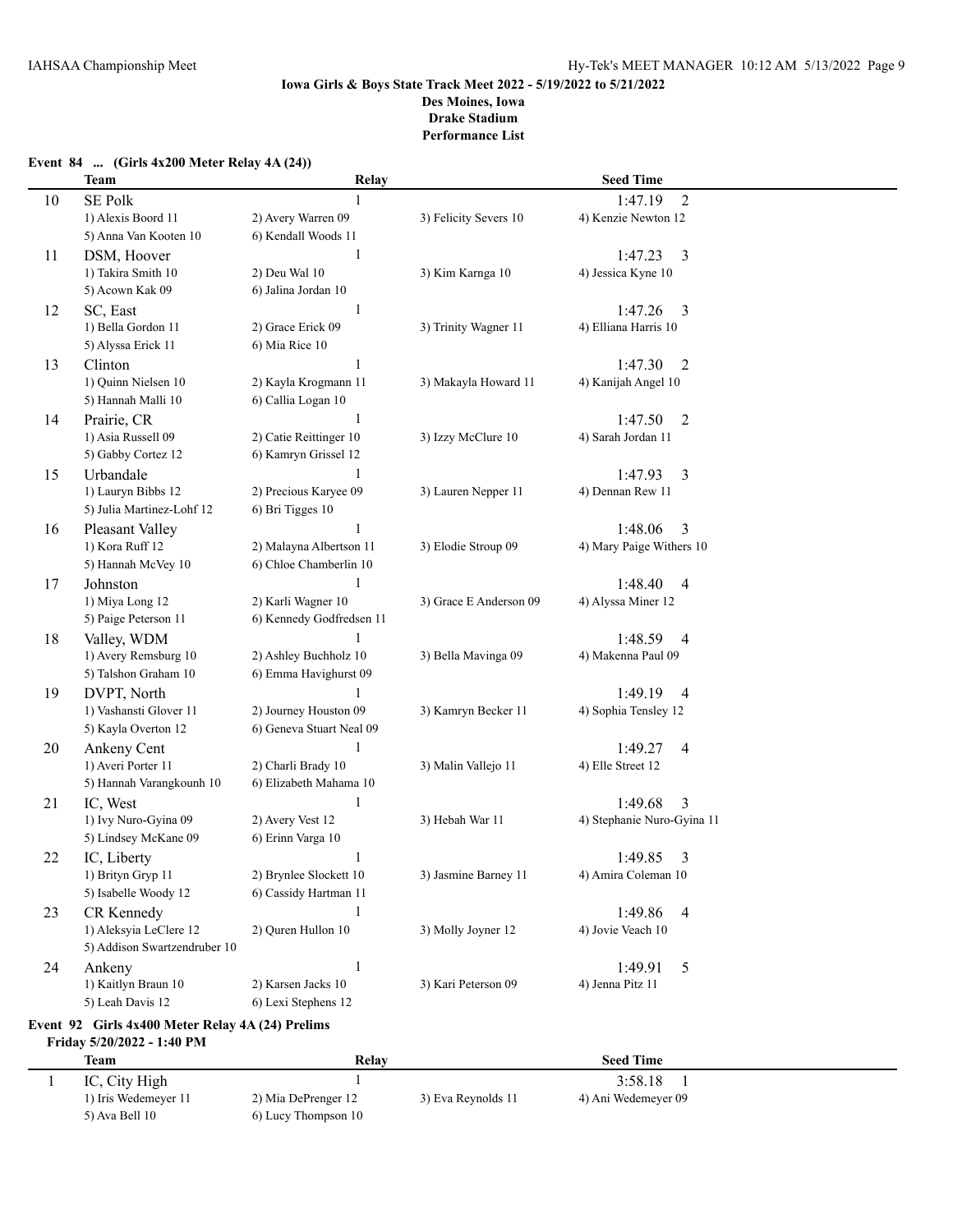|  | Event 92  (Girls 4x400 Meter Relay 4A (24) Prelims) |  |  |
|--|-----------------------------------------------------|--|--|
|--|-----------------------------------------------------|--|--|

|                | Team                                            | Relay                                      |                          | <b>Seed Time</b>                      |
|----------------|-------------------------------------------------|--------------------------------------------|--------------------------|---------------------------------------|
| $\overline{c}$ | Prairie, CR                                     | 1                                          |                          | 4:02.76<br>1                          |
|                | 1) Catie Reittinger 10                          | 2) Hannah Roe 12                           | 3) Lily Johannes 12      | 4) Gabby Cortez 12                    |
|                | 5) Alexis Moses 12                              | 6) McKenna Murray 10                       |                          |                                       |
| 3              | <b>SE Polk</b>                                  | 1                                          |                          | 4:03.03<br>$\mathbf{1}$               |
|                | 1) Anna Van Kooten 10                           | 2) Carli Bennett 10                        | 3) Taylor Barbour 09     | 4) Jenna Francois 11                  |
|                | 5) Libby Hartz 10                               | 6) Felicity Severs 10                      |                          |                                       |
| 4              | DSM, Roosevelt                                  | $\mathbf{1}$                               |                          | 4:03.11<br>1                          |
|                | 1) Arianna Jackson 11                           | 2) Mijara Robinson 09                      | 3) Elle Green 12         | 4) Ke'Ayla Madison 11                 |
|                | 5) Olivia Taylor 12                             | 6) Abi Hahn 11                             |                          |                                       |
| 5              | Ames                                            | 1                                          |                          | 4:03.30<br>$\overline{2}$             |
|                | 1) Cameron Moon 11                              | 2) Saylor Horras 09                        | 3) Ellie Lynch 11        | 4) Ali Frandsen 11                    |
|                | 5) Nyadio Chan 12                               | 6) Marley Turk 09                          |                          |                                       |
| 6              | Waukee NW                                       | 1                                          |                          | 4:03.84<br>1                          |
|                | 1) Morgan Engels 12                             | 2) Kiana Carnes 11                         | 3) Aunya Van Zetten 09   | 4) Sadie Maas 10                      |
|                | 5) Mackenzie Carney 12                          | 6) Avery Winter 09                         |                          |                                       |
| 7              | Johnston                                        | 1                                          |                          | 4:04.35<br>2                          |
|                | 1) Paige Peterson 11                            | 2) Jayce Blanchard 11                      | 3) Aleah Tenpas 12       | 4) Krissy Spear 10                    |
|                | 5) Maggie Burry 10                              | 6) Jaida Bell 09                           |                          |                                       |
| 8              | <b>DUB</b> Hempstead                            | 1                                          |                          | 4:05.37<br>2                          |
|                | 1) Camdyn Kay 10                                | 2) Brooke O'Brien 11                       | 3) Maddie Digman 11      | 4) Keelee Leitzen 10                  |
|                | 5) Mya Curry 10                                 | 6) Isabel Brauhn 10                        |                          |                                       |
| 9              | Bettendorf                                      | $\mathbf{1}$                               |                          | 4:05.92                               |
|                | 1) Maya Williams 10                             | 2) Amanda Scott 12                         | 3) Hannah Beintema 12    | $\mathbf{1}$<br>4) Tessa Teagarden 11 |
|                | 5) Tatianna Day 11                              | 6) McKenzie Borden 12                      |                          |                                       |
|                |                                                 | $\mathbf{1}$                               |                          | 4:05.98                               |
| 10             | Ankeny<br>1) Morgan Johnson 10                  | 2) Eva Fulk 12                             | 3) Sophie Loeffler 09    | 3<br>4) Zoe Shadravan 11              |
|                | 5) Alli Macke 09                                | 6) Gracie Lindaman 09                      |                          |                                       |
|                |                                                 |                                            |                          |                                       |
| 11             | Waukee<br>1) Ava Carder 12                      | $\mathbf{1}$                               | 3) Lizzie Sorensen 12    | 4:07.76<br>2<br>4) Anjelena Carder 10 |
|                | 5) Mallory Drake 12                             | 2) Molly Bannister 12<br>6) Jenna Jones 10 |                          |                                       |
|                |                                                 | $\mathbf{1}$                               |                          |                                       |
| 12             | Cedar Falls<br>1) Grace Knutson 10              | 2) Avery Berte 09                          | 3) Apryl Halsor 09       | 4:08.46<br>3<br>4) Maddy McFarland 12 |
|                | 5) Mya Crawford 09                              | 6) Grace Hannam 09                         |                          |                                       |
|                |                                                 | 1                                          |                          | 4:08.60                               |
| 13             | CR Kennedy<br>1) Addison Swartzendruber 10      | 2) Molly Joyner 12                         | 3) Jovie Veach 10        | 2<br>4) Sidney Swartzendruber 10      |
|                | 5) Bethany Smeed 12                             | 6) Riley Parker 11                         |                          |                                       |
|                | DVPT, Central                                   | 1                                          |                          | 4:09.30                               |
| 14             | 1) Kendyl Smith 09                              | 2) Aerielle Johnson 09                     | 3) Lois Blackman 12      | 2<br>4) Brooklyn Johnson 12           |
|                | 5) Aniah Smith 12                               | 6) Hannah Ford 10                          |                          |                                       |
|                | Dowling Cath                                    | $\mathbf{1}$                               |                          | 4:09.38                               |
| 15             | 1) Crystal Castellano 12                        | 2) Ava Zediker 09                          | 3) Madeline Stevenson 10 | 4<br>4) Ashley Hall 11                |
|                | 5) Sally Gaskell 11                             | 6) Lauryn Frerichs 11                      |                          |                                       |
|                | North Scott                                     |                                            |                          |                                       |
| 16             |                                                 | $\mathbf{1}$                               |                          | 4:09.42<br>3                          |
|                | 1) Maddie Gill 12<br>5) Faith Nead 12           | 2) Bailey Boddicker 11                     | 3) Kaitlyn Knoche 11     | 4) Sydney Skarich 10                  |
|                |                                                 | 6) Harmony Hansel 10                       |                          |                                       |
| 17             | Norwalk                                         | $\mathbf{1}$<br>2) Maya Butler 09          |                          | 5<br>4:11.21                          |
|                | 1) Ashlyn Brown 10<br>5) McKenzie Koerselman 12 |                                            | 3) Kennedy Robbins 10    | 4) Breelie Mauro 11                   |
|                |                                                 | 6) Noelle Sutcliffe 10                     |                          |                                       |
| 18             | Pleasant Valley                                 | $\mathbf{1}$                               |                          | 4:11.60<br>$\overline{4}$             |
|                | 1) Jessie Clemons 10                            | 2) Josie Case 10                           | 3) Hannah McVey 10       | 4) Grace Boleyn 09                    |
|                | 5) Lydia Sommer 11                              | 6) Caitlin Quinn 09                        |                          |                                       |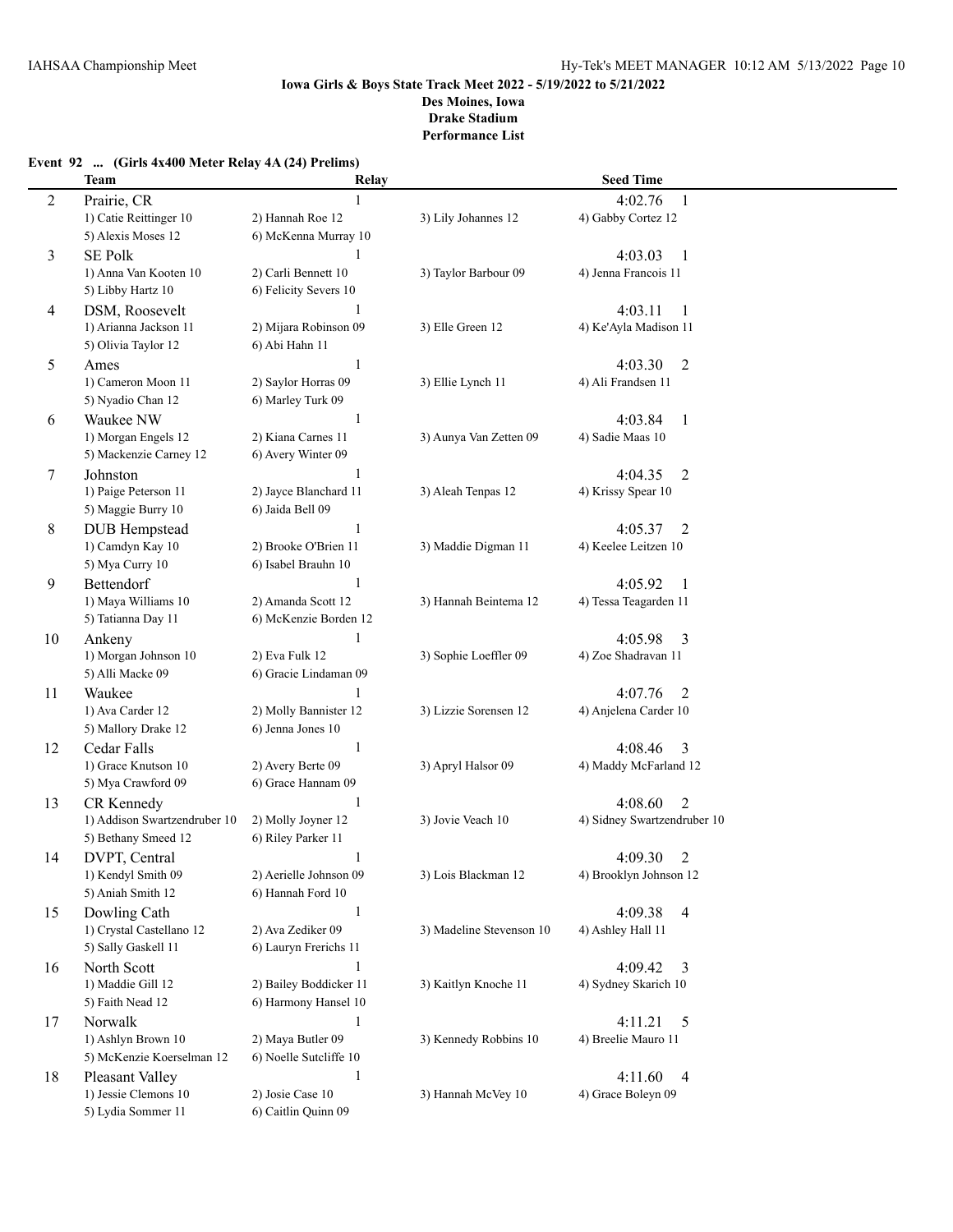# **Event 92 ... (Girls 4x400 Meter Relay 4A (24) Prelims)**

|    | Team                      | Relay                 |                      | <b>Seed Time</b>          |  |
|----|---------------------------|-----------------------|----------------------|---------------------------|--|
| 19 | IC, West                  |                       |                      | 4:12.29<br>$\overline{4}$ |  |
|    | 1) Annie Schwartz 11      | 2) Lindsey McKane 09  | 3) Lily McConnell 09 | 4) Erinn Varga 10         |  |
|    | 5) Brynne Nock 12         | 6) Brianna Newton 12  |                      |                           |  |
| 20 | Ankeny Cent               |                       |                      | 4:12.41<br>3              |  |
|    | 1) Julia Flick 09         | 2) Elle Street 12     | 3) Malin Vallejo 11  | 4) Addie Pollock 10       |  |
|    | 5) Kylin Smith 09         | 6) Olivia Kroska 09   |                      |                           |  |
| 21 | Indianola                 |                       |                      | 4:13.31<br>3              |  |
|    | 1) Camden Palmer 09       | 2) Lauren Blake 12    | 3) Aspen Nelson 09   | 4) Emily Naughton 11      |  |
|    | 5) Elyse Bierman 09       | 6) Josie McGraw 09    |                      |                           |  |
| 22 | IC, Liberty               |                       |                      | 4:14.94<br>3              |  |
|    | 1) Jasmine Barney 11      | 2) Hannah Ramsey 11   | 3) Marissa Becker 09 | 4) Hailey Noel 11         |  |
|    | 5) Carlie Schroeder 12    | 6) Asta Hildebrand 09 |                      |                           |  |
| 23 | Valley, WDM               |                       |                      | 4:15.41<br>$\overline{4}$ |  |
|    | 1) Mya DouBrava 11        | 2) Taylor Burns 09    | 3) Finley Hancock 09 | 4) Makenna Paul 09        |  |
|    | 5) Klaire Lietz 09        | 6) Raneen Rheem 11    |                      |                           |  |
| 24 | Urbandale                 |                       |                      | 4:16.12<br>5              |  |
|    | 1) Elleana Lekkas 11      | 2) Lauren Nepper 11   | 3) Sarah Webster 09  | 4) Alex Mackie 10         |  |
|    | 5) Julia Martinez-Lohf 12 | 6) Elena Tysseling 11 |                      |                           |  |

### **Event 100 Girls 4x800 Meter Relay 4A (24)**

#### **Thursday 5/19/2022 - 11:45 AM**

|    | <b>Team</b>           | Relay                   |                        | <b>Seed Time</b>              |  |
|----|-----------------------|-------------------------|------------------------|-------------------------------|--|
| 1  | <b>DUB</b> Hempstead  |                         |                        | 9:41.42<br>1                  |  |
|    | 1) Camdyn Kay 10      | 2) Maddie Digman 11     | 3) Keelee Leitzen 10   | 4) Brooke O'Brien 11          |  |
|    | 5) Julia Gehl 10      | 6) Sophia Dallal 11     |                        |                               |  |
| 2  | Ames                  |                         |                        | 9:41.96<br>$\overline{1}$     |  |
|    | 1) Claire Helmers 09  | 2) Nyadio Chan 12       | 3) Sydney Turk 11      | 4) Marley Turk 09             |  |
|    | 5) Lauren Risdal 09   | 6) Payton Stewart 11    |                        |                               |  |
| 3  | <b>SE Polk</b>        |                         |                        | 9:45.43<br>2                  |  |
|    | 1) Carli Bennett 10   | 2) Taylor Barbour 09    | 3) Libby Hartz 10      | 4) Jenna Francois 11          |  |
|    | 5) Alyssa Bartlett 09 | 6) Ivy Glendening 10    |                        |                               |  |
| 4  | Pleasant Valley       |                         |                        | 9:46.20<br>1                  |  |
|    | 1) Lydia Sommer 11    | 2) Sophia Foad 09       | 3) Kaylee Mowen 09     | 4) Josie Case 10              |  |
|    | 5) Grace Boleyn 09    | 6) Lexi Minard 10       |                        |                               |  |
| 5  | Johnston              |                         |                        | 9:47.79<br>$\mathbf{1}$       |  |
|    | 1) Marissa Pewe 09    | 2) Aleah Tenpas 12      | 3) Morgan Sullivan 09  | 4) Krissy Spear 10            |  |
|    | 5) Bailey Vaughan 12  | 6) Olivia Verde 10      |                        |                               |  |
| 6  | Waukee NW             |                         |                        | 9:47.96<br>$\mathbf{1}$       |  |
|    | 1) Anna Sheriff 09    | 2) Katie Rush 09        | 3) Kariin Roush 12     | 4) Sadie Maas 10              |  |
|    | 5) Hailey Davis 10    | 6) Megan Lanz 11        |                        |                               |  |
| 7  | DSM, Roosevelt        |                         |                        | 2<br>9:48.01                  |  |
|    | 1) Arianna Jackson 11 | 2) Elena Gentry 10      | 3) Abi Hahn 11         | 4) Adrienne Buettner-Cable 11 |  |
|    | 5) Ava Scott 10       | 6) Ivy McFetridge 10    |                        |                               |  |
| 8  | <b>DUB</b> Senior     |                         |                        | 9:52.14<br>$\overline{2}$     |  |
|    | 1) Julia Kilgore 11   | 2) Claire Hoyer 09      | 3) Emma Ward 11        | 4) Kaitlyn Miller 10          |  |
|    | 5) Georgia Harms 11   | 6) Leah Klapatauskas 10 |                        |                               |  |
| 9  | Ankeny                |                         |                        | 9:52.22<br>3                  |  |
|    | 1) Alli Macke 09      | 2) Lauren Jackson 09    | 3) Sophie Loeffler 09  | 4) Savannah Gage 09           |  |
|    | 5) Drew Beason 09     | 6) Brylee Moyer 11      |                        |                               |  |
| 10 | DVPT, Central         | $\mathbf{1}$            |                        | 9:53.38<br>2                  |  |
|    | 1) Lois Blackman 12   | 2) Lily Tackett 12      | 3) Aerielle Johnson 09 | 4) Merin Crowder 11           |  |
|    | 5) Evelyn Barfels 10  | 6) Alexis Bruce 11      |                        |                               |  |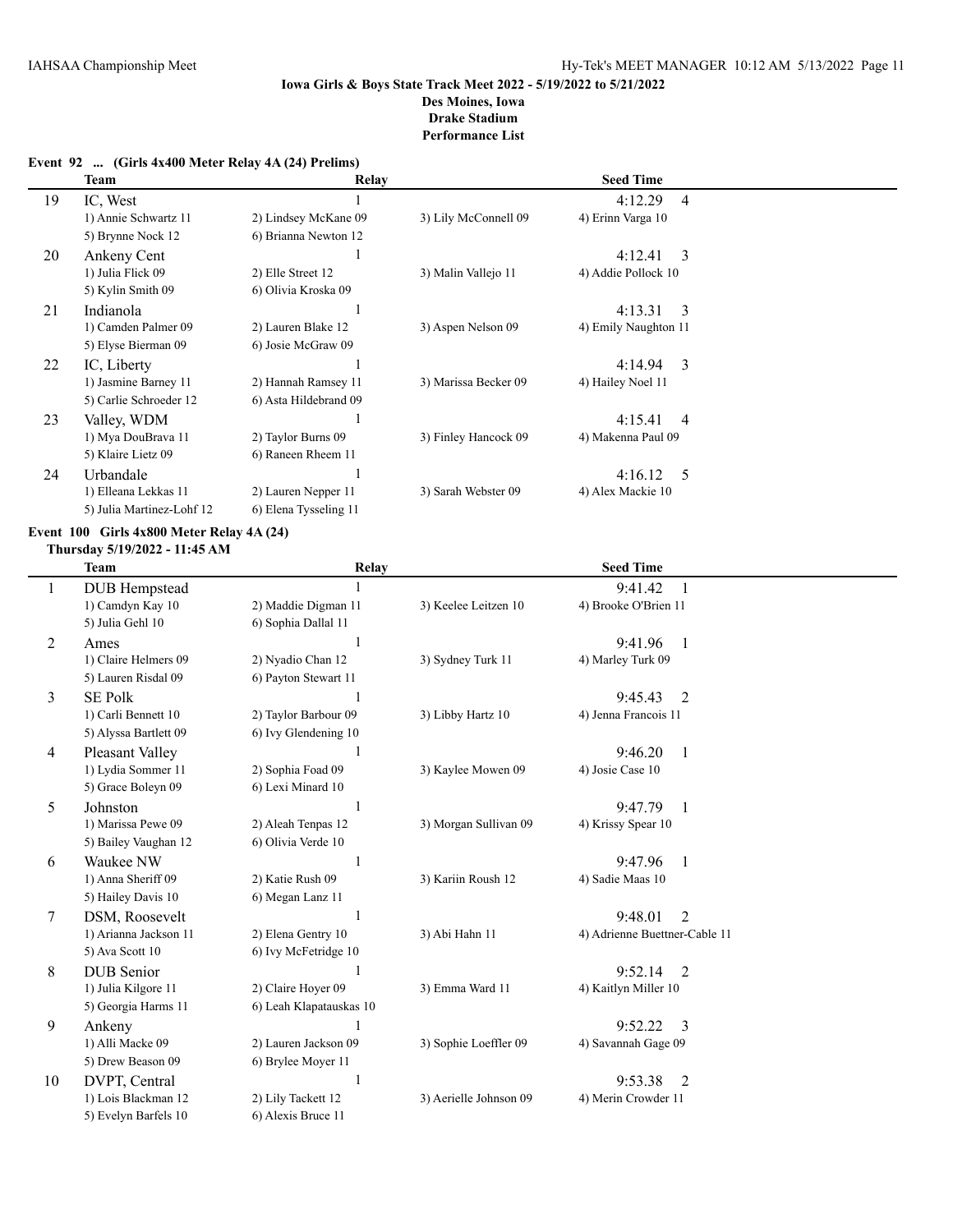|              | <b>Team</b>                          | Relay                   |                              | <b>Seed Time</b>           |  |
|--------------|--------------------------------------|-------------------------|------------------------------|----------------------------|--|
| 11           | Bettendorf                           | 1                       |                              | 9:55.02<br>3               |  |
|              | 1) Hannah Beintema 12                | 2) Maya Williams 10     | 3) Calista Rasmer 09         | 4) Kennah Block 09         |  |
|              | 5) Emily See 10                      | 6) Amanda Scott 12      |                              |                            |  |
| 12           | Waukee                               |                         |                              | 10:02.39<br>2              |  |
|              | 1) Molly Bannister 12                | 2) Mallory Wurth 09     | 3) Ava Carder 12             | 4) Mallory Drake 12        |  |
|              | 5) Emma Baumgart 11                  | 6) Taylor LeBlanc 10    |                              |                            |  |
| 13           | Prairie, CR                          |                         |                              | 10:03.95<br>-1             |  |
|              | 1) Catie Reittinger 10               | 2) Hannah Hughes 09     | 3) Alexis Moses 12           | 4) Lily Johannes 12        |  |
|              | 5) Alyza Koppes 12                   | 6) Gabby Cortez 12      |                              |                            |  |
| 14           | Dowling Cath                         | 1                       |                              | 10:06.37<br>$\overline{4}$ |  |
|              | 1) Sally Gaskell 11                  | 2) Avery Muller 10      | 3) Lauryn Frerichs 11        | 4) Ava Zediker 09          |  |
|              | 5) Anna Huss 09                      | 6) Ella Anliker 10      |                              |                            |  |
| 15           | Valley, WDM                          | 1                       |                              | 10:06.47<br>3              |  |
|              | 1) Coco Kooker 10                    | 2) Mya DouBrava 11      | 3) Autumn Mills 09           | 4) Mandy Overton 11        |  |
|              | 5) Kamryn Ensley 12                  | 6) Addison Dorenkamp 10 |                              |                            |  |
| 16           | IC, City High                        | 1                       |                              | 10:06.54<br>3              |  |
|              | 1) Lucy Corbin 12                    | 2) Nina Peterson 09     | 3) Tatum Frazier 12          | 4) Iris Wedemeyer 11       |  |
|              | 5) Rowan Boulter 12                  | 6) Erin Anderson 11     |                              |                            |  |
| 17           | North Scott                          | 1                       |                              | 10:11.36<br>4              |  |
|              | 1) Faith Nead 12                     | 2) Kaitlyn Knoche 11    | 3) Ava Garrard 12            | 4) Peyton Madison 10       |  |
|              | 5) Bailey Boddicker 11               | 6) Brooklyn Strief 11   |                              |                            |  |
| 18           | Marshalltown                         | 1                       |                              | 10:14.44<br>2              |  |
|              | 1) Micah Blevins 11                  | 2) Rachel Smith 12      | 3) Grace Rasmussen 10        | 4) Phoebe Hermanson 12     |  |
|              | 5) Sydney Hotchkiss 12               | 6) Lydia Blevins 10     |                              |                            |  |
| 19           | Ankeny Cent                          | 1                       |                              | 10:18.64<br>3              |  |
|              | 1) Julia Flick 09                    | 2) Tillie Smith 09      | 3) Camden Hershberger 11     | 4) Lauren Reimer 10        |  |
|              | 5) Rondi Quass 11                    | 6) Bella Hodges 09      |                              |                            |  |
| 20           | Linn-Mar                             |                         |                              | 3<br>10:22.23              |  |
|              | 1) Rachel Adamson 11                 | 2) Bethany Northrup 11  | 3) Lucy Haars 10             | 4) Ally Buck 10            |  |
|              | 5) Shaye Sullivan 12                 | 6) Jordyn Beck 11       |                              |                            |  |
| 21           | Cedar Falls                          |                         |                              | 10:22.26<br>4              |  |
|              | 1) Apryl Halsor 09                   | 2) Josee Simonson 09    | 3) Brooklyn Francis 10       | 4) Rachel Mandt 11         |  |
|              | 5) Zoe Zylstra 09                    | 6) Lucy Dunning 11      |                              |                            |  |
| 22           | Urbandale                            |                         |                              | 10:36.97<br>4              |  |
|              | 1) Norah Seeley 10                   | 2) Crystal Ruden 12     | 3) Victoria Martinez-Lohf 09 | 4) Alex Mackie 10          |  |
|              | 5) Sarah Webster 09                  | 6) Lauren Peterson 12   |                              |                            |  |
| 23           | IC, Liberty                          | 1                       |                              | 10:37.84<br>4              |  |
|              | 1) Hailey Noel 11                    | 2) Clara Welch 09       | 3) Malia Taylor 11           | 4) Ashlyn Keeney 12        |  |
|              | 5) Cori Mac 10                       | 6) Madelyn Johnson 09   |                              |                            |  |
| 24           | Mason City                           | 1                       |                              | 10:42.43<br>4              |  |
|              | 1) Audra Mulholland 10               | 2) Janae Hansen 09      | 3) Aspen Cole 10             | 4) Savannah Davis 09       |  |
|              | 5) Olivia Schissel 11                |                         |                              |                            |  |
|              | Event 102 Girls 100 Meter Run WC (2) |                         |                              |                            |  |
|              | Saturday 5/21/2022 - 12:40 PM        |                         |                              |                            |  |
|              | Name                                 | Year School             |                              | <b>Seed Time</b>           |  |
| 1            | Alayna Darter                        | 09 DUB Hempstead        |                              | 25.03<br>1                 |  |
| 2            | <b>Rylie Lewis</b>                   | Valley, WDM<br>11       |                              | 40.51<br>-1                |  |
|              | Event 104 Girls 200 Meter Run WC (2) |                         |                              |                            |  |
|              | Saturday 5/21/2022 - 1:45 PM         |                         |                              |                            |  |
|              | Name                                 | Year School             |                              | <b>Seed Time</b>           |  |
| $\mathbf{1}$ | Alayna Darter                        | 09 DUB Hempstead        |                              | 47.77<br>$\mathbf{1}$      |  |

# **Event 100 ... (Girls 4x800 Meter Relay 4A (24))**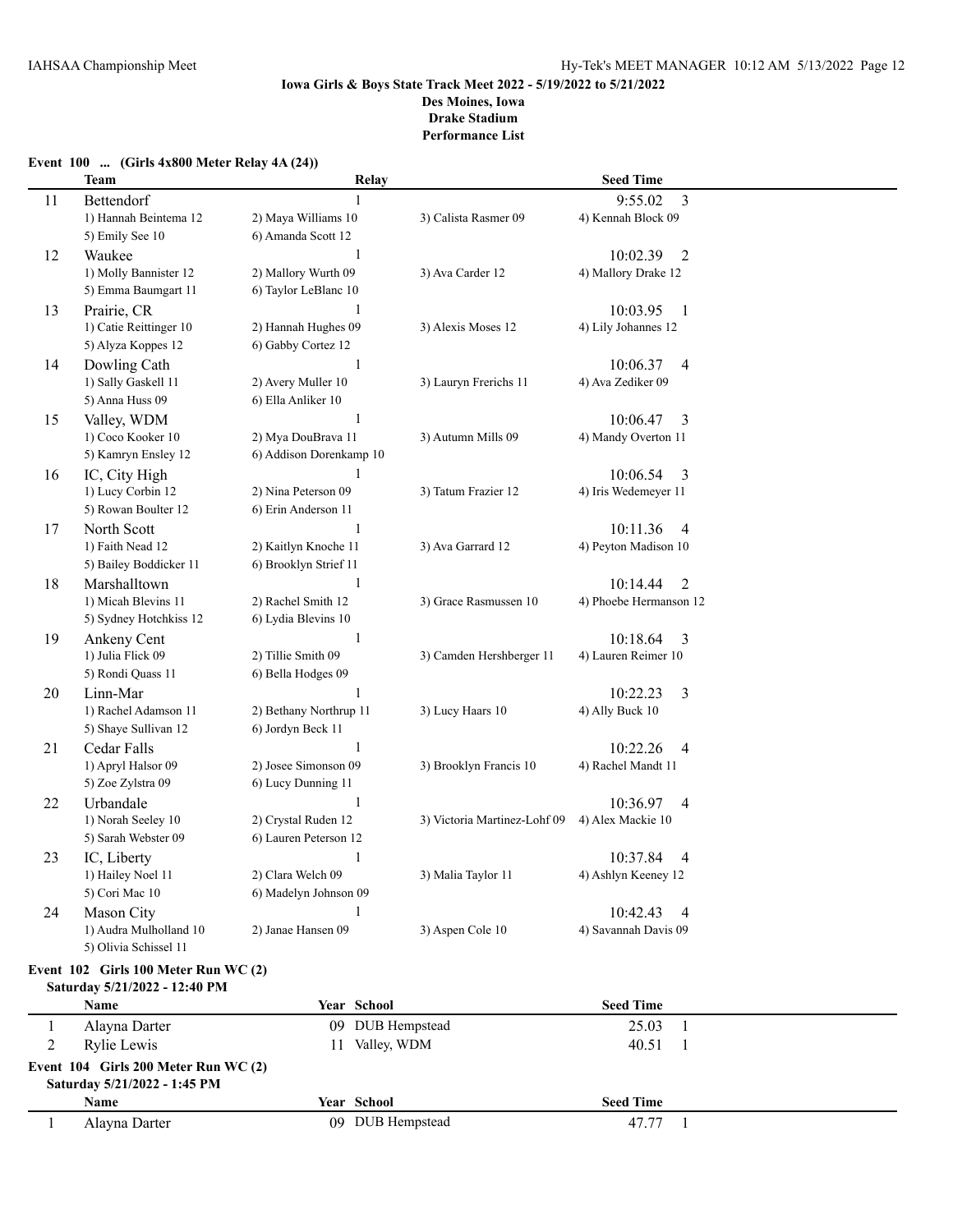|              | Event $104$ (Girls 200 Meter Run WC (2))                                  |                                               |                                                          |                                     |  |
|--------------|---------------------------------------------------------------------------|-----------------------------------------------|----------------------------------------------------------|-------------------------------------|--|
|              | Name                                                                      | Year School                                   |                                                          | <b>Seed Time</b>                    |  |
| 2            | <b>Rylie Lewis</b>                                                        | 11 Valley, WDM                                |                                                          | 1:27.97<br>1                        |  |
|              | Event 106 Girls 400 Meter Run WC (1)                                      |                                               |                                                          |                                     |  |
|              | Saturday 5/21/2022 - 3:15 PM<br>Name                                      | Year School                                   |                                                          | <b>Seed Time</b>                    |  |
| $\mathbf{1}$ |                                                                           | 09 DUB Hempstead                              |                                                          | 1:32.83                             |  |
|              | Alayna Darter                                                             |                                               |                                                          | $\mathbf{1}$                        |  |
|              | Event 114 Girls 800 Sprint Medley 4A (24)<br>Saturday 5/21/2022 - 9:37 AM |                                               |                                                          |                                     |  |
|              | <b>Team</b>                                                               | Relay                                         |                                                          | <b>Seed Time</b>                    |  |
| 1            | Prairie, CR                                                               | $\mathbf{1}$                                  |                                                          | 1:45.90<br>1                        |  |
|              | 1) Asia Russell 09                                                        | 2) Catie Reittinger 10                        | 3) Sarah Jordan 11                                       | 4) Gabby Cortez 12                  |  |
|              | 5) Ryann Decker 10                                                        | 6) Kaylee Tedrow 12                           |                                                          |                                     |  |
| 2            | IC, City High                                                             | $\mathbf{1}$                                  |                                                          | 1:49.19<br>-1                       |  |
|              | 1) Safia Almabrazi 11                                                     | 2) Claire Brown 11                            | 3) Mia DePrenger 12                                      | 4) Ani Wedemeyer 09                 |  |
|              | 5) Ruth Cloyd 09                                                          | 6) Eva Reynolds 11                            |                                                          |                                     |  |
| 3            | Norwalk                                                                   |                                               |                                                          | 1:50.01<br>1                        |  |
|              | 1) Marin Randall 12                                                       | 2) McKenzie Koerselman 12                     | 3) Raegan Levi 12                                        | 4) Claire Farrell 11                |  |
|              | 5) Jaylynn Brandt 10<br>Waukee NW                                         | 6) Noelle Sutcliffe 10                        |                                                          | 1:50.35                             |  |
| 4            | 1) Keira Alliss 12                                                        | 2) Aunya Van Zetten 09                        | 3) Kiana Carnes 11                                       | -1<br>4) Avery Winter 09            |  |
|              | 5) Morgan Engels 12                                                       | 6) Josie Vande Krol 10                        |                                                          |                                     |  |
| 5            | Waukee                                                                    |                                               |                                                          | 1:50.36<br>2                        |  |
|              | 1) Radaisyia Thomas 12                                                    | 2) Ella McGee 10                              | 3) Kaliyah Perry 12                                      | 4) Anjelena Carder 10               |  |
|              | 5) Miranda Peters 11                                                      | 6) Jenna Jones 10                             |                                                          |                                     |  |
| 6            | Bettendorf                                                                | 1                                             |                                                          | 1:50.41<br>1                        |  |
|              | 1) Carson Bohonek 09                                                      | 2) Avery Horner 12                            | 3) Amanda Scott 12                                       | 4) Maya Williams 10                 |  |
|              | 5) Tessa Teagarden 11                                                     | 6) Brooke Magistrelli 11                      |                                                          |                                     |  |
| 7            | <b>WAT East</b>                                                           |                                               |                                                          | 1:50.62<br>2                        |  |
|              | 1) Jaleah Jones 12                                                        | 2) Denia Willingham 10                        | 3) Ellasa Horton 12                                      | 4) Nyla Norman 11                   |  |
|              | 5) Tia Waters 11<br>CR Kennedy                                            | 6) Jamaiya Bradford-Gates 09                  |                                                          | $\overline{2}$<br>1:51.04           |  |
| 8            | 1) Grace Braden 11                                                        | 2) Allison Harris 12                          | 3) Addison Swartzendruber 10 4) Sidney Swartzendruber 10 |                                     |  |
|              | 5) Jovie Veach 10                                                         | 6) Aleksyia LeClere 12                        |                                                          |                                     |  |
| 9            | DSM, Roosevelt                                                            |                                               |                                                          | 1:51.34<br>2                        |  |
|              | 1) Dierra Coleman 12                                                      | 2) Promise Zandy 10                           | 3) Ke'Ayla Madison 11                                    | 4) Mijara Robinson 09               |  |
|              | 5) Naomi Borgar 09                                                        | 6) Arriana Johnson 11                         |                                                          |                                     |  |
| 10           | Johnston                                                                  |                                               |                                                          | 1:51.79<br>3                        |  |
|              | 1) Alyssa Miner 12                                                        | 2) Karli Wagner 10                            | 3) Giada Grimes 10                                       | 4) Paige Peterson 11                |  |
|              | 5) Sydney Hodges 10                                                       | 6) Emma Hattel 10                             |                                                          |                                     |  |
| 11           | Ames<br>1) Elaina Deardorff 11                                            | $\mathbf{1}$                                  |                                                          | 1:52.32<br>-1<br>4) Cameron Moon 11 |  |
|              | 5) Ellie Lynch 11                                                         | 2) Ireland Buss 11<br>6) Asia Ross 11         | 3) Saylor Horras 09                                      |                                     |  |
| 12           | <b>DUB</b> Hempstead                                                      | 1                                             |                                                          | 1:52.57<br>3                        |  |
|              | 1) Emma Hilkin 12                                                         | 2) Natasha Freiburger 12                      | 3) Emily Klein 12                                        | 4) Brooke O'Brien 11                |  |
|              | 5) Mya Curry 10                                                           | 6) Gillian Jaeger 12                          |                                                          |                                     |  |
| 13           | Mason City                                                                | 1                                             |                                                          | 2<br>1:52.91                        |  |
|              | 1) Rosa Monarch 11                                                        | 2) Ariel Lee 10                               | 3) Jada Williams 12                                      | 4) Megan Tobin 10                   |  |
|              | 5) Gwen Fiser 10                                                          | 6) Taia Hillhouse 12                          |                                                          |                                     |  |
| 14           | Pleasant Valley                                                           |                                               |                                                          | 1:52.96<br>2                        |  |
|              | 1) Mary Paige Withers 10<br>5) Josie Case 10                              | 2) Malayna Albertson 11<br>6) Hannah McVey 10 | 3) Kora Ruff 12                                          | 4) Jessie Clemons 10                |  |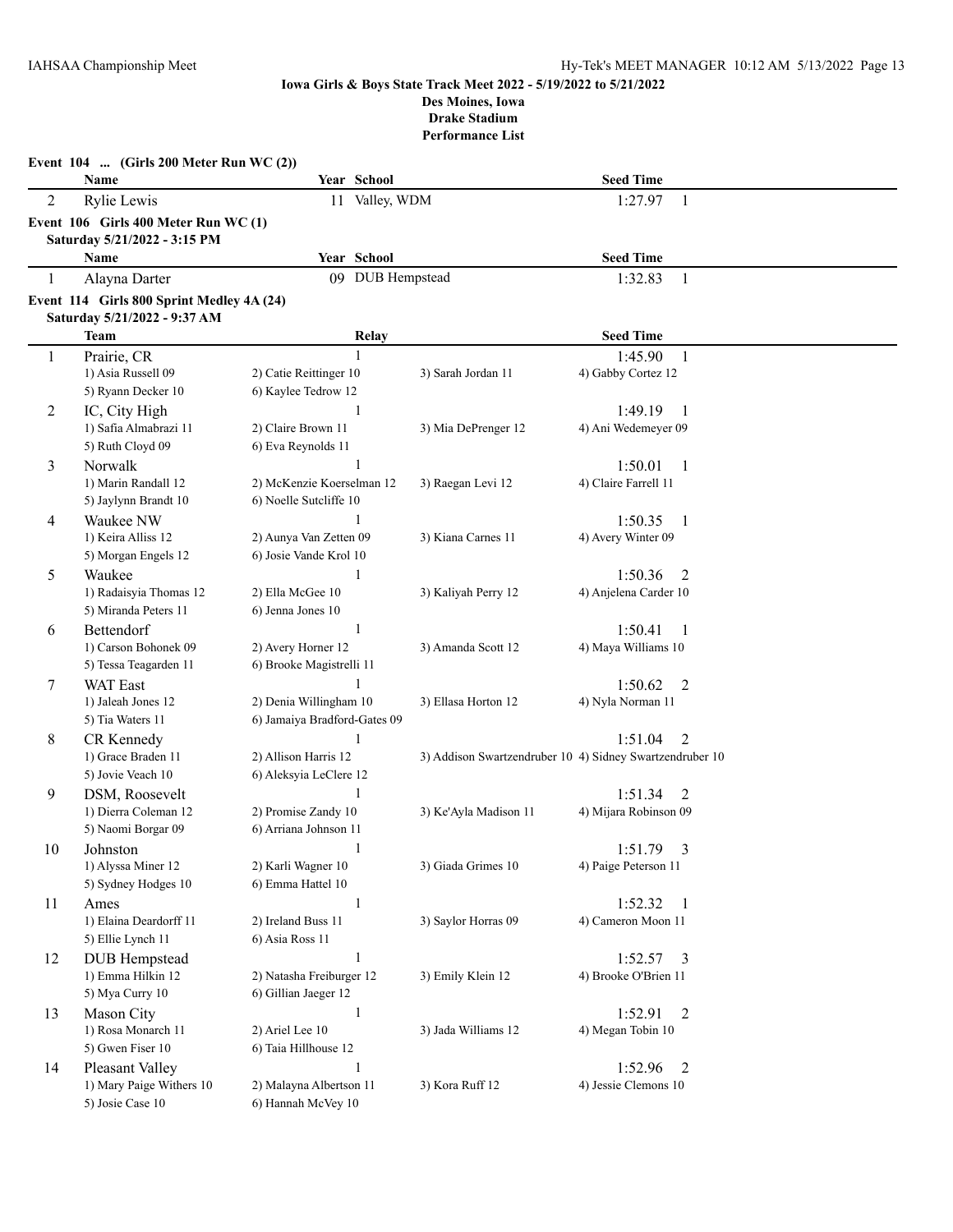|    | <b>Team</b>             | <b>Relay</b>            |                       | <b>Seed Time</b>          |  |
|----|-------------------------|-------------------------|-----------------------|---------------------------|--|
| 15 | <b>SE Polk</b>          |                         |                       | 1:53.21<br>3              |  |
|    | 1) Ericka Thielen 11    | 2) Laryssa Pritchard 12 | 3) Avery Warren 09    | 4) Anna Van Kooten 10     |  |
|    | 5) Felicity Severs 10   | 6) Kendall Woods 11     |                       |                           |  |
| 16 | Ankeny                  | 1                       |                       | 1:53.34<br>$\overline{4}$ |  |
|    | 1) Lillian Smith 10     | 2) Karsen Jacks 10      | 3) Zoe Shadravan 11   | 4) Eva Fulk 12            |  |
|    | 5) Macie Strnad 11      | 6) Alli Macke 09        |                       |                           |  |
| 17 | CB, A Lincoln           | 1                       |                       | 1:53.44<br>$\overline{4}$ |  |
|    | 1) Ava Watkins 10       | 2) Lydia Dix 09         | 3) Hutson Rau 09      | 4) Abby LaSale 11         |  |
|    | 5) Hailey Holcombe 10   |                         |                       |                           |  |
| 18 | Indianola               |                         |                       | 3<br>1:53.44              |  |
|    | 1) Kiley Kindlespire 09 | 2) Kaydence Eaton 10    | 3) Grace Gioffredi 12 | 4) Emily Naughton 11      |  |
|    | 5) Lauren Blake 12      | 6) Josie McGraw 09      |                       |                           |  |
| 19 | North Scott             |                         |                       | 3<br>1:53.99              |  |
|    | 1) Maddie Gill 12       | 2) Savanna Bruck 12     | 3) Mercie Hansel 10   | 4) Bailey Boddicker 11    |  |
|    | 5) Jorie Hanenburg 11   | 6) Kaitlyn Knoche 11    |                       |                           |  |
| 20 | SC, West                | 1                       |                       | 1:54.00<br>$\overline{4}$ |  |
|    | 1) Kellesse Heard 11    | 2) Maya Augustine 11    | 3) Lily Juhnke 12     | 4) Bella Leon 12          |  |
|    | 5) Kenya Harris 09      | 6) Caty Masua 10        |                       |                           |  |
| 21 | Linn-Mar                |                         |                       | 1:54.06<br>3              |  |
|    | 1) Kaylee Bunn 10       | 2) Sydney Carsello 11   | 3) Gwen Gaffney 10    | 4) Emily Schmidt 12       |  |
|    | 5) Bethany Northrup 11  | 6) Petra Sherman 10     |                       |                           |  |
| 22 | Cedar Falls             | 1                       |                       | 1:54.98<br>$\overline{4}$ |  |
|    | 1) Gillian McRae 11     | 2) Avery Berte 09       | 3) Sarah Albaugh 12   | 4) Mya Crawford 09        |  |
|    | 5) Sophia Mason 10      | 6) Emma Cawelti 12      |                       |                           |  |
| 23 | Ankeny Cent             |                         |                       | 1:55.28<br>5              |  |
|    | 1) Layla Hughes 11      | 2) Morgan Posusta 10    | 3) Kylin Smith 09     | 4) Elle Street 12         |  |
|    | 5) Malin Vallejo 11     | 6) Liv Anderson 12      |                       |                           |  |
| 24 | Valley, WDM             |                         |                       | 1:55.45<br>5              |  |
|    | 1) Gabby Clark 10       | 2) Bella Mavinga 09     | 3) Emma Havighurst 09 | 4) Makenna Paul 09        |  |
|    | 5) Ashley Buchholz 10   | 6) Mya DouBrava 11      |                       |                           |  |

### **Event 114 ... (Girls 800 Sprint Medley 4A (24))**

### **Event 122 Girls High Jump 4A (24) Thursday 5/19/2022 - 11:30 AM**

|    | Name                  |     | Year School    | <b>Seed Mark</b> |   |
|----|-----------------------|-----|----------------|------------------|---|
|    | Reagan Hanfelt        | 09  | Ankeny         | $5 - 05.25$      |   |
| 2  | Isabelle Woody        |     | 12 IC, Liberty | 5-04.00          |   |
| 3  | Josie Moreland        |     | Waukee         | 5-04.00          |   |
| 4  | Zoe Fisher            | 12. | Waukee NW      | $5 - 02.00$      | 2 |
| 5  | Sydney Skarich        |     | 10 North Scott | $5 - 02.00$      |   |
| 6  | Grace Graham          |     | 12 North Scott | 5-01.00          | 2 |
|    | Kambria Leazer        | 10  | Ankeny Cent    | 5-01.00          |   |
| 8  | Allison Kriegel       | 11  | Linn-Mar       | 5-01.00          | 2 |
| 9  | Lauren Blake          | 12  | Indianola      | $5 - 00.00$      | 3 |
| 10 | Hannah Abbey          | 10  | Johnston       | $5 - 00.00$      | 2 |
| 11 | Alex Gaskell          | 09  | Dowling Cath   | $5 - 00.00$      | 3 |
| 12 | Alyssa O'Neal         | 09  | Bettendorf     | $5 - 00.00$      | 3 |
| 13 | Crystal Ruden         | 12  | Urbandale      | $5 - 00.00$      | 4 |
| 14 | <b>Allison Harris</b> |     | 12 CR Kennedy  | $5 - 00.00$      | 4 |
| 15 | Mackenzie McIlrath    |     | 10 Fort Dodge  | $5 - 00.00$      | 3 |
| 16 | Eve Rust              | 09  | Ottumwa        | $5 - 00.00$      | 3 |
| 17 | Maddy LaVoi           |     | Ankeny Cent    | $5 - 00.00$      | 2 |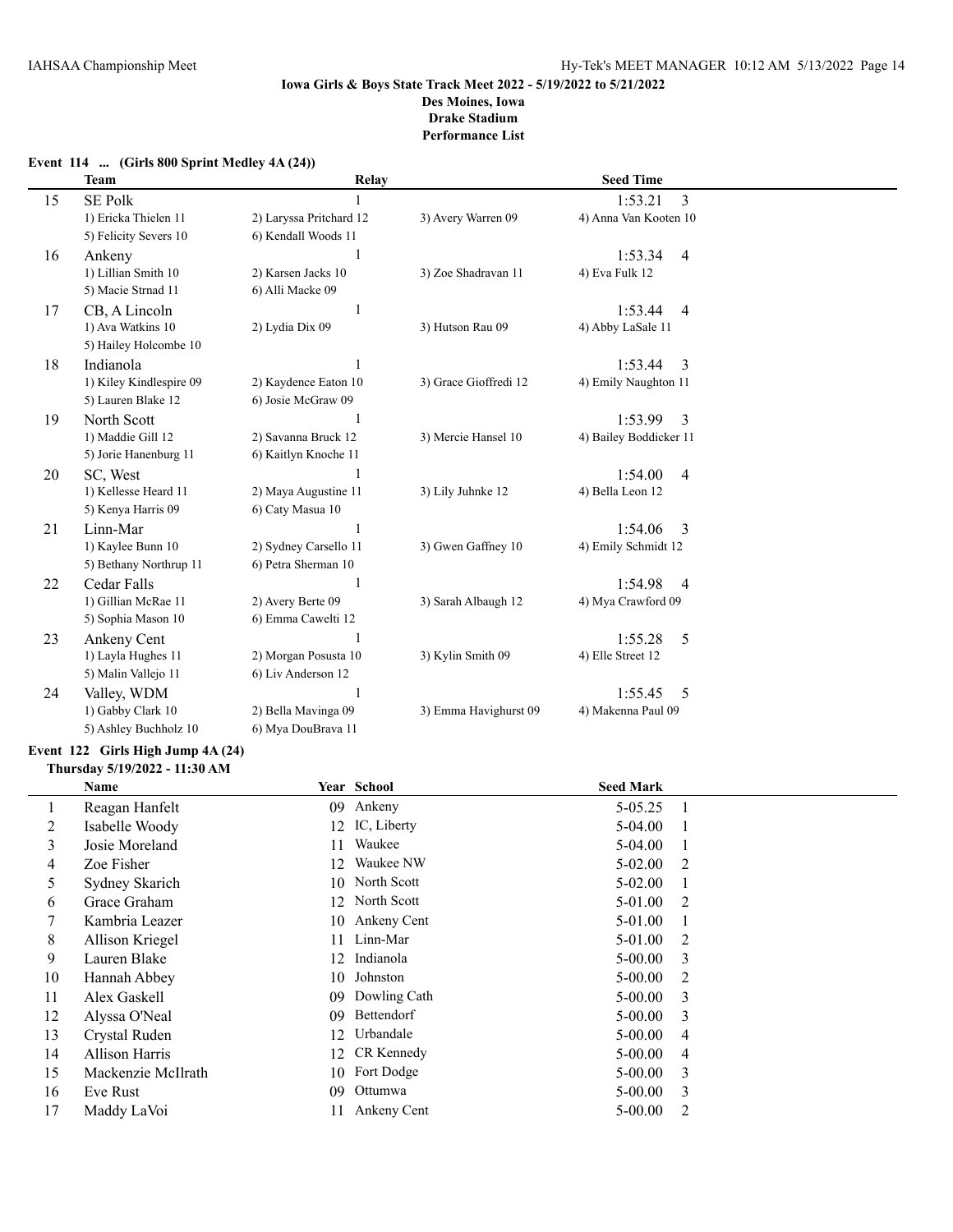# **Event 122 ... (Girls High Jump 4A (24))**

|                | Name                              |    | Year School      | <b>Seed Mark</b> |                |
|----------------|-----------------------------------|----|------------------|------------------|----------------|
| 18             | Samantha Schroeder                |    | 12 Dowling Cath  | $5 - 00.00$      | $\overline{4}$ |
| 19             | Waad Ibrahim                      | 11 | IC, West         | 4-10.00          | 2              |
| 20             | Ava Bruxvoort                     |    | 09 IC, West      | $4 - 10.00$      | 3              |
| 21             | Addison Freeman                   | 09 | <b>WAT East</b>  | 4-10.00          | 1              |
| 22             | Allison Burger                    | 11 | Waukee           | $4 - 10.00$      | 5              |
| 23             | Lanesha McNeal                    | 10 | DVPT, North      | $4 - 10.00$      | 4              |
| 24             | Claire Galvin                     |    | 12 Ames          | $4 - 10.00$      | 4              |
|                | Event 130 Girls Long Jump 4A (24) |    |                  |                  |                |
|                | Friday 5/20/2022 - 11:30 AM       |    |                  |                  |                |
|                | Name                              |    | Year School      | <b>Seed Mark</b> |                |
| 1              | <b>Holly Duax</b>                 |    | 12 SC, West      | 19-01.00         | 1              |
| $\overline{c}$ | Kambria Leazer                    | 10 | Ankeny Cent      | 18-00.50         | 2              |
| 3              | Lauryn Bibbs                      |    | 12 Urbandale     | 18-00.00         | 1              |
| 4              | Sarah Albaugh                     |    | 12 Cedar Falls   | 17-06.75         |                |
| 5              | Kaylee Bunn                       | 10 | Linn-Mar         | 17-06.50         | 1              |
| 6              | Za'mauri Bates                    | 12 | Waukee NW        | 17-06.50         | 2              |
| 7              | Brooklyn Johnson                  |    | 12 DVPT, Central | 17-05.50         | 1              |
| 8              | <b>Emily Arling</b>               | 11 | IC, City High    | 17-04.50         | 2              |
| 9              | Marin Randall                     | 12 | Norwalk          | 17-04.25         | -1             |
| $10\,$         | Jasmine Barney                    | 11 | IC, Liberty      | 17-03.00         | 2              |
| 11             | Taylor Lee                        | 12 | Prairie, CR      | 17-02.50         | 3              |
| 12             | Lina Newland                      | 12 | Ottumwa          | 17-01.50         | 4              |
| 13             | Elodie Stroup                     | 09 | Pleasant Valley  | 17-01.00         | 2              |
| 14             | Elaina Deardorff                  | 11 | Ames             | 17-00.50         | 3              |
| 15             | Kendall Woods                     | 11 | SE Polk          | 17-00.50         | $\overline{4}$ |
| 16             | Maya Augustine                    | 11 | SC, West         | 16-11.50         | 5              |
| 17             | Valieghja Wright                  | 12 | WAT East         | 16-10.50         | 3              |
| 18             | Claire Galvin                     | 12 | Ames             | 16-09.50         | 6              |
| 19             | Lindsey McKane                    | 09 | IC, West         | 16-08.50         | 4              |
| 20             | Ella McGee                        |    | 10 Waukee        | 16-08.00         | 3              |
| 21             | Petra Sherman                     |    | 10 Linn-Mar      | 16-07.50         | 5              |
| 22             | Grace Erick                       | 09 | SC, East         | 16-07.25         | 7              |
| 23             | Josie Vande Krol                  | 10 | Waukee NW        | 16-07.00         | 4              |
| 24             | Ashley Hall                       |    | 11 Dowling Cath  | 16-01.75         | 2              |

### **Event 138 Girls Discus Throw 4A (24) Thursday 5/19/2022 - 9:00 AM**

L.

|    | Name           | Year School        | <b>Seed Mark</b> |                |
|----|----------------|--------------------|------------------|----------------|
|    | Reese Goodlet  | 10 Pleasant Valley | 125-08           |                |
|    | Emma Joens     | 12 Prairie, CR     | 122-11           | $\blacksquare$ |
| 3  | Alex Buscher   | 12 Waukee          | 122-08           | - 1            |
| 4  | Emma Kluver    | 12 Indianola       | $122 - 01$ 2     |                |
| 5  | Darya Acas     | 12 IC, Liberty     | $120-08$ 2       |                |
| 6  | Kady Vandemark | 12 Norwalk         | 119-01           |                |
|    | Julie Coffey   | 12 Indianola       | $117-09$ 3       |                |
| 8  | Lilly Duff     | 12 Marshalltown    | $117-05$ 3       |                |
| 9  | Hannah Baier   | 11 Ankeny          | $115-05$ 2       |                |
| 10 | Myah Brinker   | 12 Cedar Falls     | 111-06           |                |
| 11 | Breen Duffy    | 12 DUB Senior      | $111-00$ 2       |                |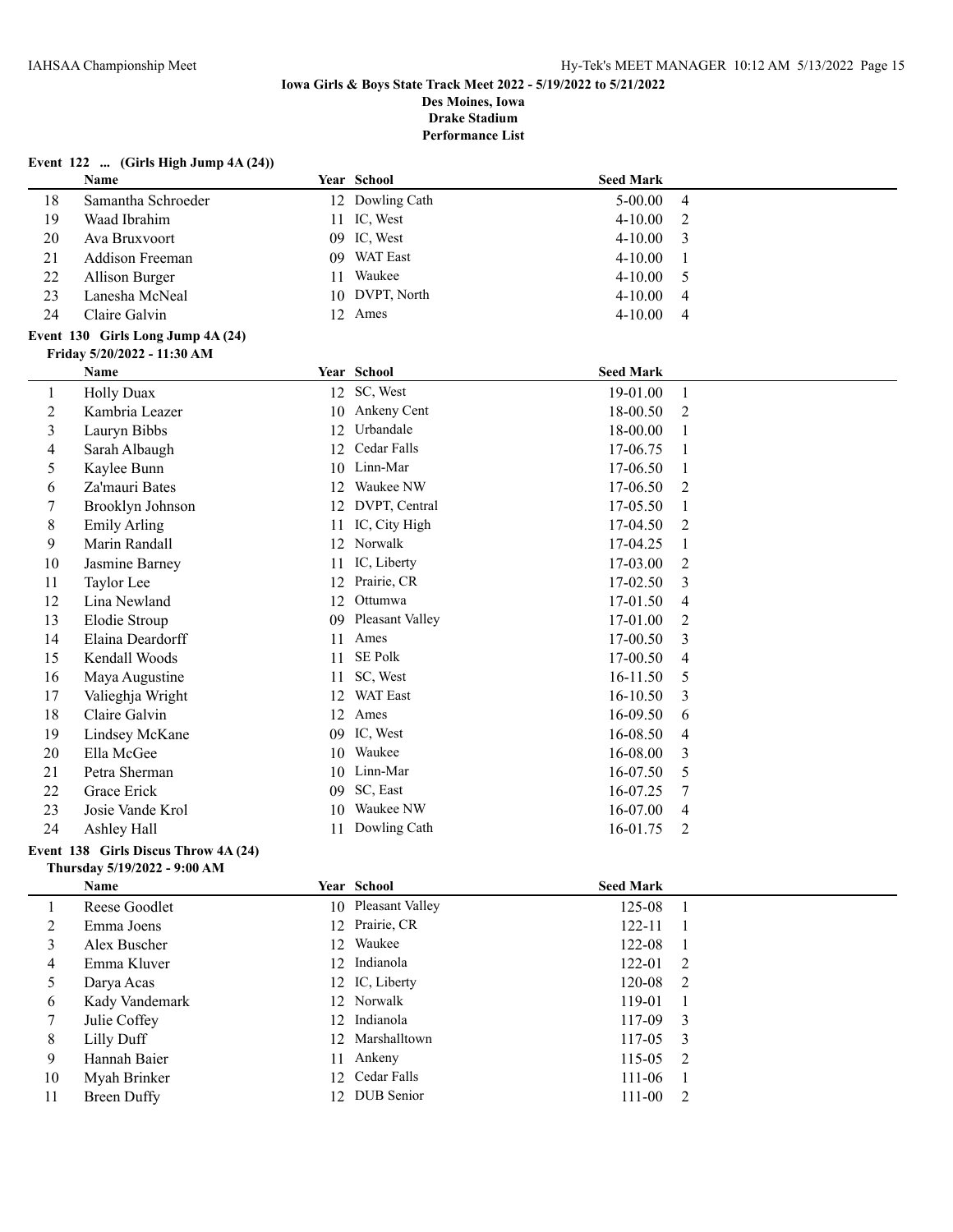# **Iowa Girls & Boys State Track Meet 2022 - 5/19/2022 to 5/21/2022 Des Moines, Iowa**

**Drake Stadium**

**Performance List**

# **Event 138 ... (Girls Discus Throw 4A (24))**

|                                         | Name                             |                    | Year School         | <b>Seed Mark</b> |              |  |
|-----------------------------------------|----------------------------------|--------------------|---------------------|------------------|--------------|--|
| 12                                      | Hannah Stuelke                   |                    | 12 CR Washington    | 110-08           | 4            |  |
| 13                                      | Katelyn Kiefer                   | 11                 | Pleasant Valley     | 109-07           | 2            |  |
| 14                                      | Ena Zerajic                      | 12                 | Urbandale           | 108-11           | 4            |  |
| 15                                      | Jorie Hanenburg                  | 11                 | North Scott         | 107-05           | 3            |  |
| 16                                      | Mackenzie Mohler                 | 09                 | Valley, WDM         | 107-00           | 5            |  |
| 17                                      | Aliyah Henry                     | 11                 | Fort Dodge          | 106-07           | 1            |  |
| 18                                      | Molly Joyner                     | 12                 | CR Kennedy          | 106-02           | 5            |  |
| 19                                      | Olivia Christie                  | 11                 | Waukee NW           | 105-08           | 6            |  |
| 20                                      | Attiyah Lazard                   | 12                 | Urbandale           | 103-11           | 7            |  |
| 21                                      | Ella McLauglin                   | 12                 | North Scott         | 103-05           | 4            |  |
| 22                                      | Ellie Erpelding                  | 11                 | Bettendorf          | 102-06           | 5            |  |
| 23                                      | Yalayzah Lovan                   | 11                 | Dowling Cath        | 102-05           | 3            |  |
| 24                                      | Ella Stagg                       |                    | 12 Ames             | 98-06            | 2            |  |
|                                         | Event 146 Girls Shot Put 4A (24) |                    |                     |                  |              |  |
|                                         | Friday 5/20/2022 - 9:00 AM       |                    |                     |                  |              |  |
|                                         | Name                             |                    | Year School         | <b>Seed Mark</b> |              |  |
| $\mathbf{1}$                            | Caitlyn Cox                      |                    | 12 Valley, WDM      | 41-02.00         | 1            |  |
| $\overline{c}$                          | Jorie Hanenburg                  | 11                 | North Scott         | 40-08.00         | 1            |  |
| 3                                       | Kennedy Evans                    |                    | 11 Linn-Mar         | 40-05.75         | 1            |  |
| 4                                       | Kady Vandemark                   |                    | 12 Norwalk          | 39-05.00         | 1            |  |
| 5                                       | Ella Stagg                       |                    | 12 Ames             | 39-02.00         | 1            |  |
| 6                                       | Ellie Erpelding                  |                    | 11 Bettendorf       | 38-08.00         | 2            |  |
| 7                                       | Kendra Winfrey                   |                    | 11 Ankeny           | 37-09.25         | 2            |  |
| 8                                       | Ja'Dein Madison                  |                    | 12 Ankeny           | 36-11.50         | 3            |  |
| 9                                       | Katelyn Kiefer                   | 11                 | Pleasant Valley     | 36-03.00         | 3            |  |
| 10                                      | Marissa Stolfa                   |                    | 12 DVPT, North      | 36-02.00         | 4            |  |
| 11                                      | Darya Acas                       |                    | 12 IC, Liberty      | 35-09.25         | 2            |  |
| 12                                      | Attiyah Lazard                   | 12                 | Urbandale           | 35-07.25         | 2            |  |
| 13                                      | Alex Buscher                     | 12                 | Waukee              | 35-05.25         | 3            |  |
| 14                                      | Josianna Toingar                 |                    | 10 Linn-Mar         | 35-05.25         | 3            |  |
| 15                                      | Deja Redmond                     | 12                 | CR Washington       | 35-05.00         | 4            |  |
| 16                                      | Ali House                        | 12                 | Clinton             | 35-04.75         | 1            |  |
| 17                                      | Lilly Duff                       | 12                 | Marshalltown        | 35-03.00         | 5            |  |
| 18                                      | Ava Smith                        | 11                 | Waukee NW           | 35-02.25         | 4            |  |
| 19                                      | Jolie Nordell                    |                    | 10 IC, Liberty      | 35-00.50         | 6            |  |
| 20                                      | Mackenzie Dean                   |                    | 10 Dowling Cath     | 34-09.50         | 4            |  |
| 21                                      | Rachel Vonderhaar                |                    | 11 Pleasant Valley  | 34-07.50         | 5            |  |
| 22                                      | Lainey Maehl                     | 11                 | Fort Dodge          | 34-07.50         | 2            |  |
| 23                                      | Jacee Tindall                    | 12                 | CB, A Lincoln       | 34-05.50         | 5            |  |
| 24                                      | Natalie See                      |                    | 11 WAT East         | 33-10.00         | 2            |  |
| Event 151 Girls Distance Medley 4A (24) |                                  |                    |                     |                  |              |  |
| Friday 5/20/2022 - 9:20 AM              |                                  |                    |                     |                  |              |  |
|                                         | <b>Team</b>                      |                    | Relay               | <b>Seed Time</b> |              |  |
| $\mathbf{1}$                            | Ankeny                           |                    | $\mathbf{1}$        | 4:15.43          | $\mathbf{1}$ |  |
|                                         | 1) Lillian Smith 10              | 2) Eva Fulk 12     | 3) Zoe Shadravan 11 | 4) Alli Macke 09 |              |  |
|                                         | 5) Sophie Loeffler 09            | 6) Karsen Jacks 10 |                     |                  |              |  |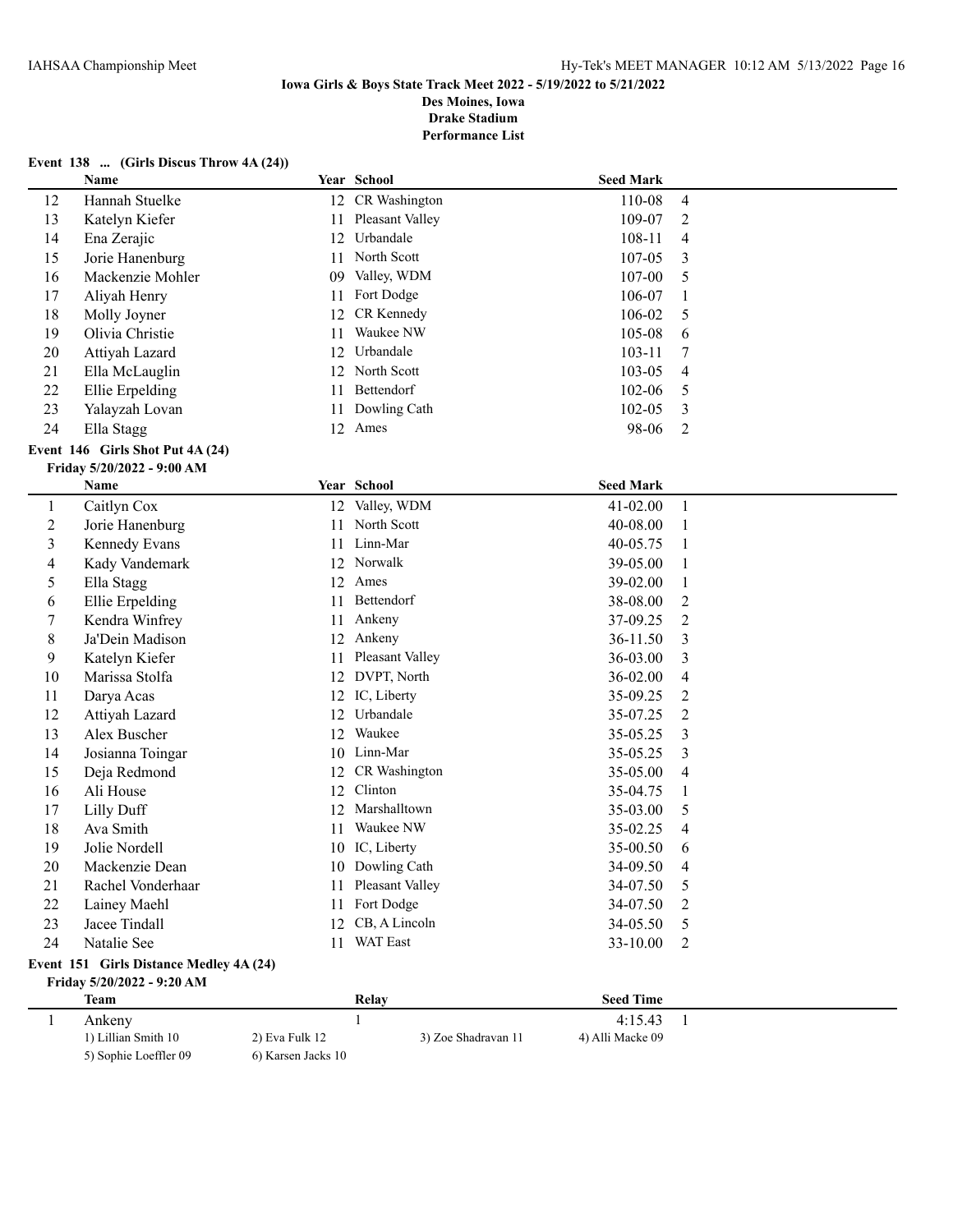### **Event 151 ... (Girls Distance Medley 4A (24))**

|                | Team                                 | Relay                    |                       | <b>Seed Time</b>                    |  |
|----------------|--------------------------------------|--------------------------|-----------------------|-------------------------------------|--|
| $\overline{c}$ | Pleasant Valley                      |                          |                       | 4:16.00<br>1                        |  |
|                | 1) Kora Ruff 12                      | 2) Malayna Albertson 11  | 3) Josie Case 10      | 4) Grace Boleyn 09                  |  |
|                | 5) Lydia Sommer 11                   | 6) Hannah McVey 10       |                       |                                     |  |
| 3              | Ames                                 |                          |                       | 4:16.36<br>$\overline{1}$           |  |
|                | 1) Saylor Horras 09                  | 2) Elaina Deardorff 11   | 3) Ellie Lynch 11     | 4) Marley Turk 09                   |  |
|                | 5) Cameron Moon 11                   | 6) Claire Helmers 09     |                       |                                     |  |
| 4              | <b>DUB</b> Hempstead                 | $\mathbf{1}$             |                       | 4:16.44<br>-1                       |  |
|                | 1) Emily Klein 12                    | 2) Emma Hilkin 12        | 3) Brooke O'Brien 11  | 4) Keelee Leitzen 10                |  |
|                | 5) Natasha Freiburger 12             | 6) Camdyn Kay 10         |                       |                                     |  |
| 5              | Johnston                             | 1                        |                       | 4:16.67<br>2                        |  |
|                | 1) Sydney Hodges 10                  | 2) Annemarie Scott 10    | 3) Paige Peterson 11  | 4) Aleah Tenpas 12                  |  |
|                | 5) Brenna Murphy 10                  | 6) Morgan Sullivan 09    |                       |                                     |  |
| 6              | Indianola                            | 1                        |                       | 4:18.85<br>- 1                      |  |
|                | 1) Josie McGraw 09                   | 2) Grace Gioffredi 12    | 3) Lauren Blake 12    | 4) Emily Naughton 11                |  |
|                | 5) Kaydence Eaton 10                 | 6) Jordyn Brown 09       |                       |                                     |  |
| 7              | IC, City High                        | 1                        |                       | 4:19.21<br>2                        |  |
|                | 1) Bella Skay 11                     | 2) Mia DePrenger 12      | 3) Eva Reynolds 11    | 4) Rowan Boulter 12                 |  |
|                | 5) Ruby McDonough 11                 | 6) Ani Wedemeyer 09      |                       |                                     |  |
| 8              | Waukee                               |                          |                       | 4:19.37<br>2                        |  |
|                | 1) Lauren Billeter 11                | 2) Miranda Peters 11     | 3) Ava Carder 12      | 4) Mallory Drake 12                 |  |
|                | 5) Anjelena Carder 10                | 6) Molly Bannister 12    |                       |                                     |  |
| 9              | Waukee NW                            |                          |                       | 4:19.42<br>3                        |  |
|                | 1) Za'mauri Bates 12                 | 2) Aubree Lalone 09      | 3) Sadie Maas 10      | 4) Katie Rush 09                    |  |
|                | 5) Anna Sheriff 09                   | 6) Josie Vande Krol 10   |                       |                                     |  |
| 10             | Ankeny Cent                          |                          |                       | 4:22.21<br>$\overline{2}$           |  |
|                | 1) Addison Arringdale 10             | 2) Maraye Breeding 12    | 3) Addie Pollock 10   | 4) Bella Hodges 09                  |  |
|                | 5) Rondi Quass 11                    | 6) Olivia Kroska 09      |                       |                                     |  |
| 11             | Valley, WDM<br>1) Ashley Buchholz 10 | 1<br>2) Bella Mavinga 09 | 3) Taylor Burns 09    | 4:22.42<br>4<br>4) Kamryn Ensley 12 |  |
|                | 5) Mya DouBrava 11                   | 6) Makenna Paul 09       |                       |                                     |  |
| 12             | North Scott                          | $\mathbf{1}$             |                       | 4:22.90<br>2                        |  |
|                | 1) Jorie Hanenburg 11                | 2) Natalie Naber 11      | 3) Kaitlyn Knoche 11  | 4) Faith Nead 12                    |  |
|                | 5) Maddie Gill 12                    | 6) Mercie Hansel 10      |                       |                                     |  |
| 13             | Bettendorf                           |                          |                       | 4:23.17<br>3                        |  |
|                | 1) Amanda Scott 12                   | 2) Brooke Magistrelli 11 | 3) Tessa Teagarden 11 | 4) Hannah Beintema 12               |  |
|                | 5) Maya Williams 10                  | 6) Mira Horner 09        |                       |                                     |  |
| 14             | Prairie, CR                          | $\mathbf{1}$             |                       | 4:23.35<br>1                        |  |
|                | 1) Sarah Jordan 11                   | 2) Kamryn Grissel 12     | 3) McKenna Murray 10  | 4) Alyza Koppes 12                  |  |
|                | 5) Gabby Cortez 12                   | 6) Lily Johannes 12      |                       |                                     |  |
| 15             | <b>SE Polk</b>                       | $\mathbf{1}$             |                       | 4:24.66<br>$\overline{3}$           |  |
|                | 1) Alexis Boord 11                   | 2) Kenzie Newton 12      | 3) Taylor Barbour 09  | 4) Jenna Francois 11                |  |
|                | 5) Anna Van Kooten 10                | 6) Libby Hartz 10        |                       |                                     |  |
| 16             | Dowling Cath                         | $\mathbf{1}$             |                       | 4:24.80<br>3                        |  |
|                | 1) Shea Johnson 10                   | 2) Reese Ervin 11        | 3) Ashley Hall 11     | 4) Ava Zediker 09                   |  |
|                | 5) Ella Anliker 10                   | 6) Ruby Leman 09         |                       |                                     |  |
| 17             | Cedar Falls                          | $\mathbf{1}$             |                       | 4:25.08<br>3                        |  |
|                | 1) Avery Berte 09                    | 2) Sarah Albaugh 12      | 3) Apryl Halsor 09    | 4) Zoe Zylstra 09                   |  |
|                | 5) Mya Crawford 09                   | 6) Grace Knutson 10      |                       |                                     |  |
| 18             | <b>DUB</b> Senior                    | $\mathbf{1}$             |                       | 4:26.24<br>$\overline{4}$           |  |
|                | 1) Sophie Link 10                    | 2) Carly Hefel 11        | 3) Kaitlyn Miller 10  | 4) Julia Kilgore 11                 |  |
|                | 5) Jayda Gooch 12                    | 6) Emma Ward 11          |                       |                                     |  |